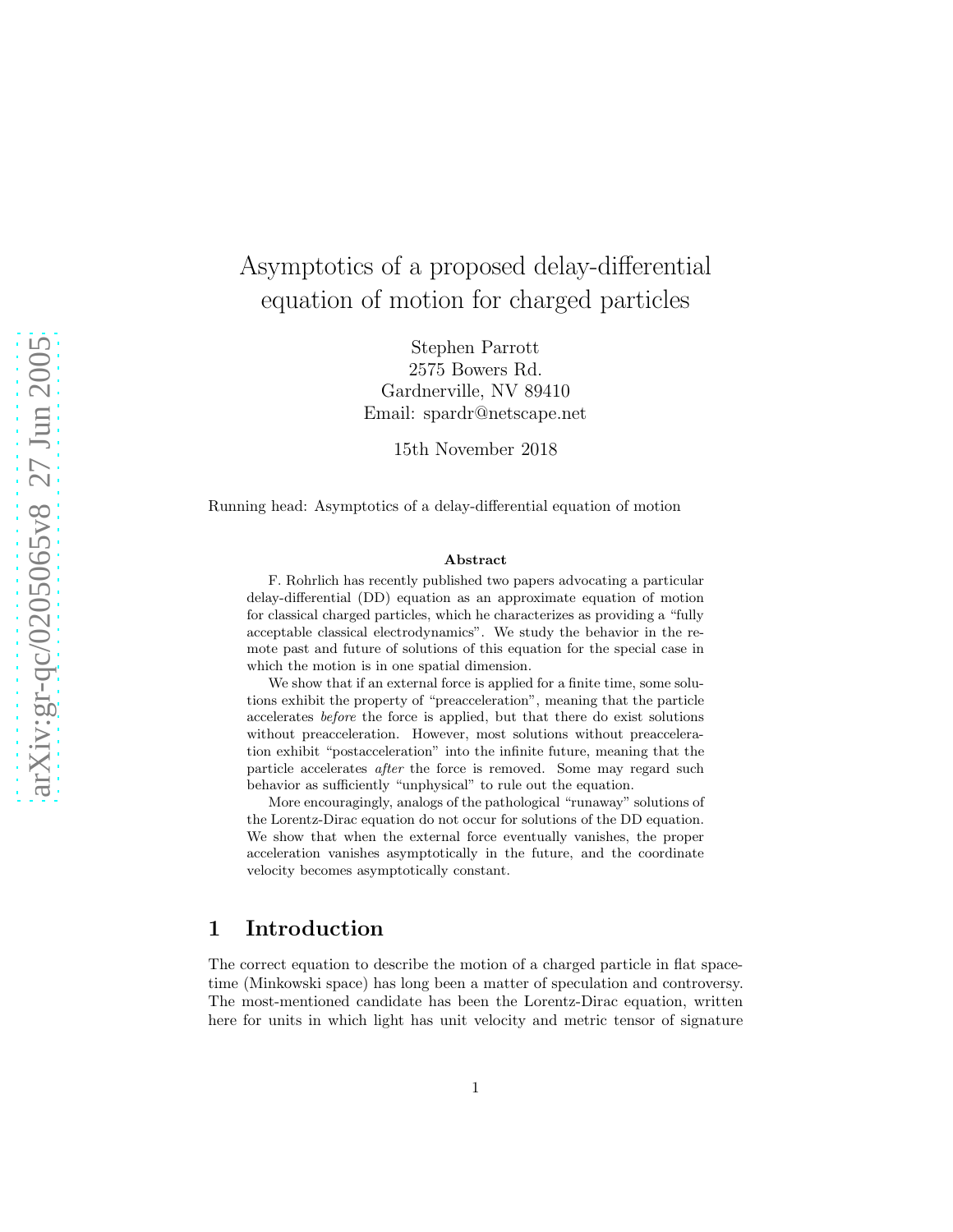<span id="page-1-0"></span> $[+, -, -, -]$ :  $m\frac{du^{i}}{d\tau}=qF^{i}{}_{\alpha}u^{\alpha}+\frac{2}{3}$  $\frac{2}{3}q^2\left[\frac{d^2u^i}{d\tau^2}\right]$  $rac{d^2u^i}{d\tau^2} + \frac{du^\alpha}{d\tau}$  $d\tau$  $\frac{du_{\alpha}}{d\tau}u^i\bigg]$ (1)

This is written in traditional tensor notation with repeated indices summed and emphasized in Greek;  $u = u^i$  denotes the particle's four-velocity, m and q its mass and charge, respectively,  $\tau$  its proper time, and  $F_{ij}$  the (antisymmetric) tensor describing an external electromagnetic field driving the motion.

However, many objections have been raised to this equation. Among them are the existence of "runaway" solutions in which the acceleration increases exponentially with proper time even when the external field asymptotically vanishes. In some physically reasonable situations, all solutions are runaway (Eliezer, 1943; for later references see Parrott, 1987, Section 5.5). Even in favorable cases in which non-runaway solutions exist, they may exhibit so-called "preacceleration" in which the particle begins to accelerate before the external field is applied (Rohrlich, 1965).

F. Rohrlich (1997, 1999) has recently advocated a new equation of motion which (Rohrlich, 1999) claims without proof "[has] no pathological solutions". This new equation is a delay-differential equation given below, which we shall call the "DD equation". The present paper derives from a study of the DD equation with the aim of determining the correctness of such claims.

(Rohrlich, 1997) claims that the DD equation has neither preaccelerative nor "runaway" solutions. We shall show that for the case of a nonzero external force applied for only a finite time, the DD equation does admit preaccelerative solutions, and that these are all "runaway" in the weak sense that the acceleration does not vanish asymptotically in the distant past as one would expect. However, this does not rule out the DD equation as a realistic equation of motion because we also show that these preaccelerative solutions can be eliminated by appropriate choice of generalized initial conditions (defined below). But then another problem arises: assuming this choice, most solutions exhibit "postacceleration", meaning that the acceleration persists after the external field is turned off.

Postacceleration is not as bad as preacceleration because there is no violation of causality, but postaccelerative solutions could be considered pathological. Suppose we are sitting in a room shielded from electromagnetic fields watching a beam of identical charged particles shoot in the window. It might seem strange if some of the particles speeded up, while others slowed down, for no apparent reason, according to their past histories. This is what the DD equation predicts.

(Rohrlich, 1997) presents the DD equation as a modification of the following equation proposed by (Caldirola, 1956):

$$
\frac{m}{\tau_0}[u^i(\tau-\tau_0)-u^{\alpha}(\tau-\tau_0)u_{\alpha}(\tau)u^i(\tau)]+\frac{q}{c}F^i{}_{\alpha}u^{\alpha}(\tau)=0
$$
 (2)

This is written in units in which the velocity of light is c, and  $\tau_0 := 4q^2/(3mc^3) \approx$  $1.2 \times 10^{-23}$  sec is a constant with the dimensions of time. With appropriate units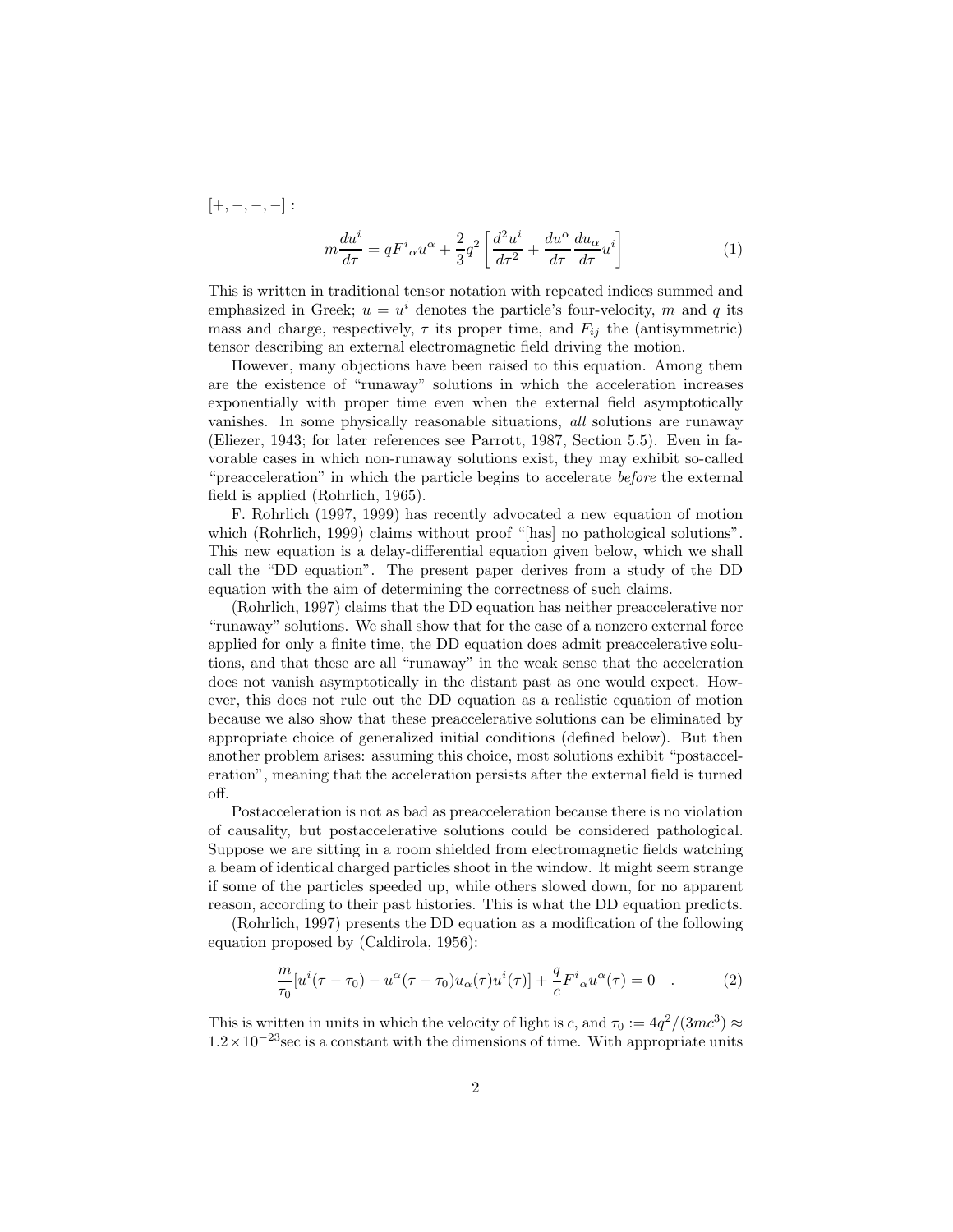<span id="page-2-2"></span>employing our convention that the velocity of light is unity, this can be written:

<span id="page-2-0"></span>
$$
\frac{m}{\tau_0}[u^i(\tau-\tau_0)-u^{\alpha}(\tau-\tau_0)u_{\alpha}(\tau)u^i(\tau)]+qF^i{}_{\alpha}u^{\alpha}=0
$$
 (3)

The motivation presented by (Caldirola, 1956) involves starting with the Lorentz equation (the classical force equation ignoring radiation reaction),

$$
m\frac{du^{i}}{d\tau} = qF^{i}{}_{\alpha}u^{\alpha} \quad , \tag{4}
$$

<span id="page-2-1"></span>and attempting to replace  $du^{i}/d\tau$  by the difference quotient

$$
\frac{u^{i}(\tau) - u^{i}(\tau - \tau_{0})}{\tau_{0}} \qquad . \tag{5}
$$

But since both sides of  $(4)$  are orthogonal to u, while  $(5)$  need not be, one ought to project [\(5\)](#page-2-1) into the subspace orthogonal to  $u(\tau)$ . This projection will kill any multiple of  $u(\tau)$ , so the resulting equation can be rewritten as [\(3\)](#page-2-2)

Rohrlich (1997) suggested the following modification of [\(3\)](#page-2-2). This is what we are calling the DD equation:

$$
m_1 \frac{du^i}{d\tau} = f^i(\tau) + m_2[u^i(\tau - \tau_1) - u^\alpha(\tau - \tau_1)u_\alpha(\tau)u^i(\tau)] \quad . \tag{6}
$$

Here  $f(\tau) = f^{i}(\tau)$  is a four-force orthogonal to  $u(\tau)$ ,  $m_1$  and  $m_2$  are presumably nonzero parameters associated with his motivation of the right side as an approximation to the self-force on a spherical surface charge, and  $\tau_1$  is a positive parameter. (The sign of the second term in brackets differs from his because his metric is opposite in sign to ours.) To avoid degenerate cases, we will assume below that  $m_2$  and  $m_1$  are nonzero; actually, they would be expected to be positive.

(Rohrlich, 1997) attributes the conjecture of [\(6\)](#page-20-0) to (Caldirola, 1956), but [\(6\)](#page-20-0) is not mathematically equivalent to [\(3\)](#page-2-2), and (Caldirola, 1956) did not propose it. For example, Caldirola's equation for a compactly supported force admits periodic solutions (to which Caldirola attached great importance as possibly describing spin-like internal particle motions), while the DD equation does not (as the analysis of this paper will make clear). Note also that the DD equation [\(6\)](#page-20-0) is a delay-differential equation, while Caldirola's equation is a difference equation involving no derivatives.

The abstract of (Rohrlich, 1999), begins as follows:

"The self-force for the classical dynamics of finite size particles is obtained. It is to replace the one of von Laue type obtained for point particles. ..."<sup>1</sup>

(Rohrlich, 1999) emphasizes the contribution of (Yaghjian, 1992, Appendix D., Equation D.19). Yaghjian derived a rest-frame version of the DD equation as

<sup>&</sup>lt;sup>1</sup>The equation "of von Laue type" is the Lorentz Dirac equation [\(1\)](#page-1-0).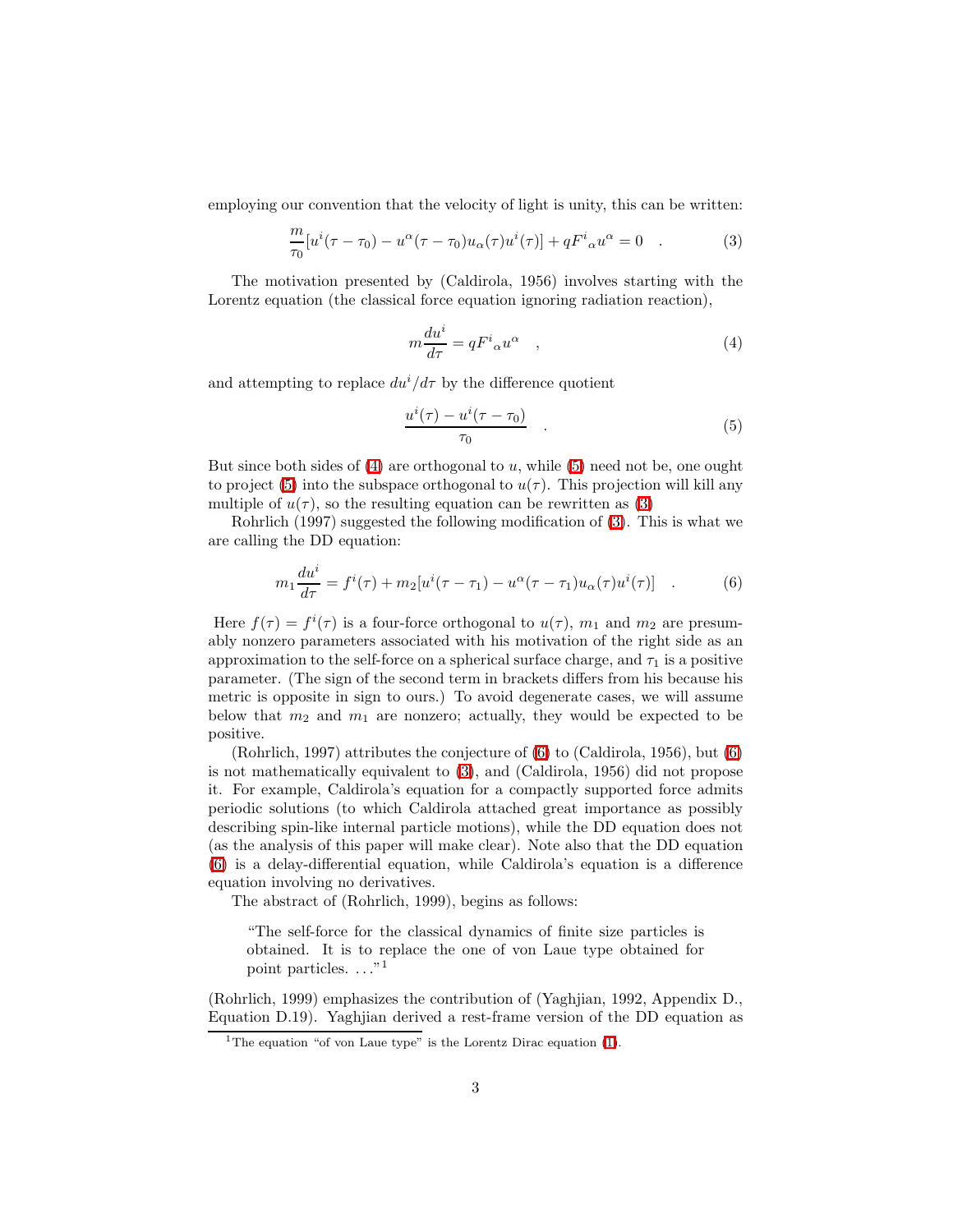an uncontrolled approximation<sup>2</sup> to the self-force on a charged particle modeled as a "rigid" sphere.<sup>3</sup>

Yaghjian's equation is written for a particle slowly moving relative to some given Lorentz frame. If the given Lorentz frame is the particle's rest frame at a given proper time, and it is written in four-dimensional notation, then it becomes the DD equation. Thus the DD equation [\(6\)](#page-20-0) is a relativistic generalization of Yaghjian's equation, and its statement in (Rohrlich, 1997) appears to be the first explicit statement in the literature. Moreover, (Rohrlich, 1997), goes beyond its mere statement to present it as a "fully acceptable classical electrodynamics". By comparison, Yaghjian obtained it as an approximation without comment on the approximation's domain of validity.

Because of this and the above quote from the abstract of (Rohrlich, 1999) stating that it "obtained" the equation, an earlier version of the present paper called the DD equation [\(6\)](#page-20-0) "Rohrlich's equation". However, when Professor Rohrlich submitted a report as an identified referee for that version, he strongly objected to the name "Rohrlich's equation", attributing it instead to Caldirola and Yaghjian. In deference to his wishes, we sidestep the convoluted question of the origin of equation [\(6\)](#page-20-0) by employing the neutral name "DD" equation.

Although Rohrlich's motivation for the DD equation [\(6\)](#page-20-0) involves thinking of the particle as a charged sphere, the equation of motion itself is the equation for a moving point, the center of the sphere. Thus the DD equation is mathematically the equation of a point particle, and we shall consider it as such; the motivation of the charged sphere will not enter into our considerations.

To study [\(6\)](#page-20-0), it will be convenient to eliminate inessential constants by introducing a new time unit equal to  $\tau_1$  old time units and by using available notational freedom to absorb the two parameters  $m_1$  and  $m_2$  into a single parameter m, obtaining

$$
m\frac{du^{i}}{d\tau} = f^{i} + [u^{i}(\tau - 1) - u^{\alpha}(\tau - 1)u_{\alpha}(\tau)u^{i}(\tau)] \quad . \tag{7}
$$

This can be done by dividing both sides of [\(6\)](#page-20-0) by  $m_2$ , and renaming f and  $m_1$ .

The resulting equation [\(7\)](#page-28-0), which we shall call the "normalized DD equation", is equivalent to the original DD equation [\(6\)](#page-20-0) in the sense that knowledge of all solutions of either translates immediately into knowledge of all solutions of the other. In response to a referee's skepticism about this, we added Appendix 2, which works out in detail the precise relations between the two equations. These will also be briefly sketched just below for the reader's convenience.

The analysis of the paper could be written without introducing the normalized DD equation [\(7\)](#page-28-0), and the conclusions would be essentially the same, apart

<sup>2</sup>For example, the derivation ignores nonlinear terms. "Uncontrolled" describes the fact that no attempt is made to quantitatively assess the magnitude of possible errors which such simplifications might introduce.)

<sup>3</sup>Yahgjian mentions that essentially the same equation was "stated without proof" by (Page, 1918), and gives references to other precursors. Also, Caldirola refers to precursors of his proposed equation. The history of these ideas is extremely tangled, and we make no attempt to present all aspects of it here.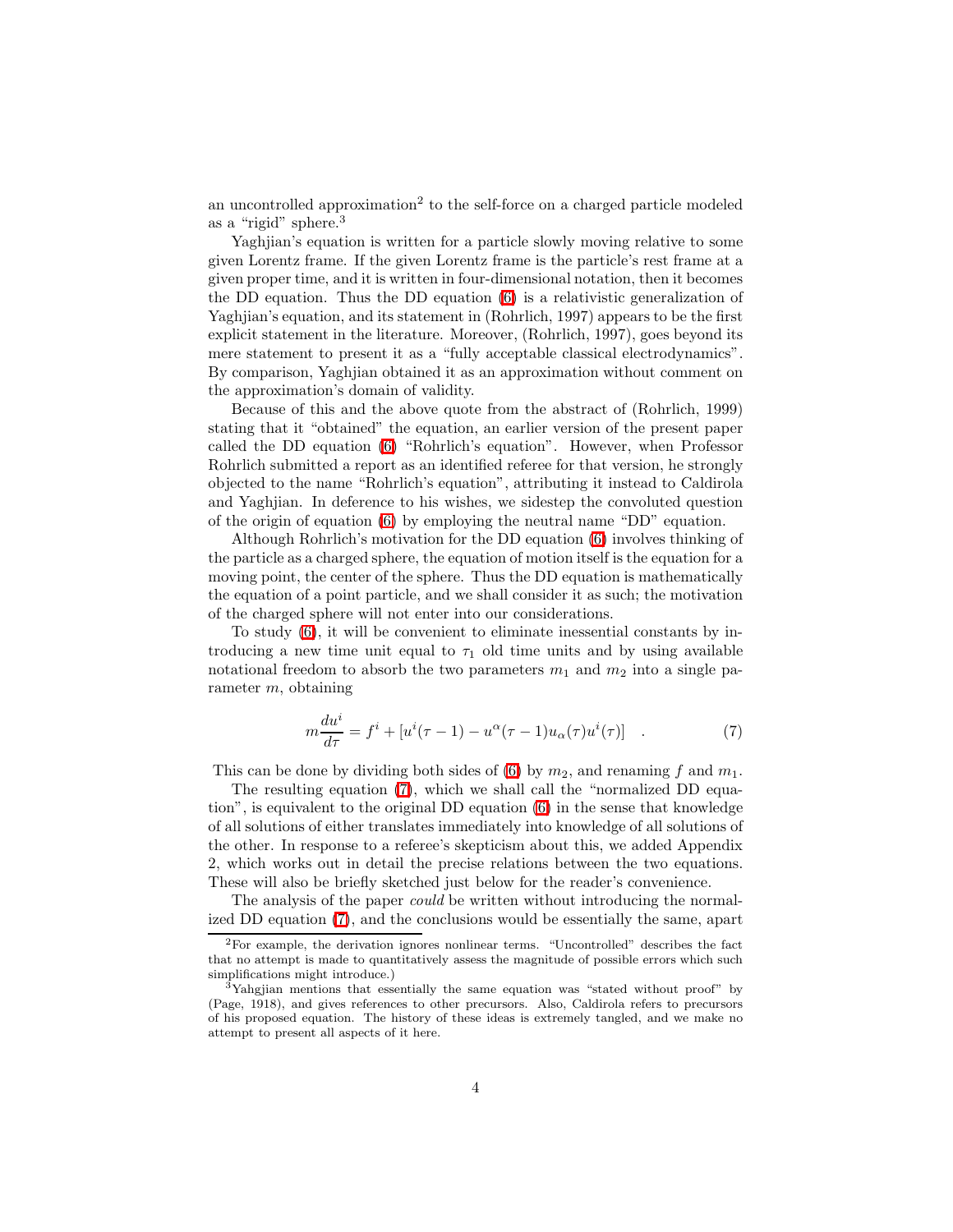from trivial changes of language. We chose not to do that because retaining the original, more complicated notation would only distract attention from the more fundamental ideas which we want to emphasize.

To avoid any misunderstanding, we make explicit that the unknown function "u" in [\(7\)](#page-28-0) is technically not the same as the "u" in [\(6\)](#page-20-0), but the two "u"s are related in a mathematically straightforward and physically transparent way given below in equation [\(8\)](#page-4-0), so that conclusions about solutions of [\(7\)](#page-28-0) can be directly translated into conclusions about solutions of [\(6\)](#page-20-0), and vice versa.

<span id="page-4-0"></span>More explictly, changing to the new time unit corresponds to multiplying the old metric by  $\tau_1^{-2}$ . This results in a new proper time  $\bar{\tau} := \tau_1 \tau$  and a new four-velocity  $\bar{u}$  satisfying

$$
\bar{u}(\bar{\tau}) = \tau_1 u(\tau) \quad . \tag{8}
$$

Equivalently, for any real number  $s$ ,

$$
\bar{u}(s) = \tau_1 u(\tau_1 s) \quad . \tag{9}
$$

This simple relation allows us to translate any conclusion about  $\bar{u}$  into a corresponding conclusion about  $u$ , and vice versa.

The original DD equation [\(6\)](#page-20-0) is thus equivalent to an equation like [\(7\)](#page-28-0) but with symbols renamed:

$$
m\frac{d\bar{u}^i}{d\bar{\tau}} = \bar{f}^i + [\bar{u}^i(\bar{\tau} - 1) - \bar{u}^\alpha(\bar{\tau} - 1)\bar{u}_\alpha(\bar{\tau})\bar{u}^i(\bar{\tau})] \quad . \tag{10}
$$

The details of the relations of the renamed symbols to the originals are given in Appendix 2.

In the rest of the paper, we omit the bars for typographical simplicity, and analyze [\(7\)](#page-28-0) instead of [\(10\)](#page-20-1), leaving to the reader the straightforward translation of mathematical results about  $(7)$  to conclusions about  $(6)$ . All of our conclusions about [\(6\)](#page-20-0) will be essentially identical to the corresponding conclusions about [\(10\)](#page-20-1), apart from trivial changes in language or notation. For example, Theorem 5's conclusion that for eventually vanishing force,  $\lim_{\bar{\tau}\to 0} d\bar{u}/d\bar{\tau} = 0$ , translates into the conclusion that solutions u of [\(6\)](#page-20-0) satisfy  $\lim_{\tau\to 0} du/d\tau = 0$ .

## 2 The DD equation for one-dimensional motion

We shall study the (normalized) DD equation [\(7\)](#page-28-0) for the case of motion in one space dimension. (Henceforth we omit the reminder "normalized".) Analysis of this special case turns out to be sufficient to answer the questions motivating this work.

<span id="page-4-1"></span>For this case, we may work in a two-dimensional Minkowski space with typical vector  $x = (x^0, x^1)$  and metric tensor  $g(x, x) = (x^0)^2 - (x^1)^2$ . Since  $u^{\alpha}u_{\alpha} = g(u, u) = 1$ , we may write

$$
u = (\cosh \theta, \sinh \theta) \quad , \tag{11}
$$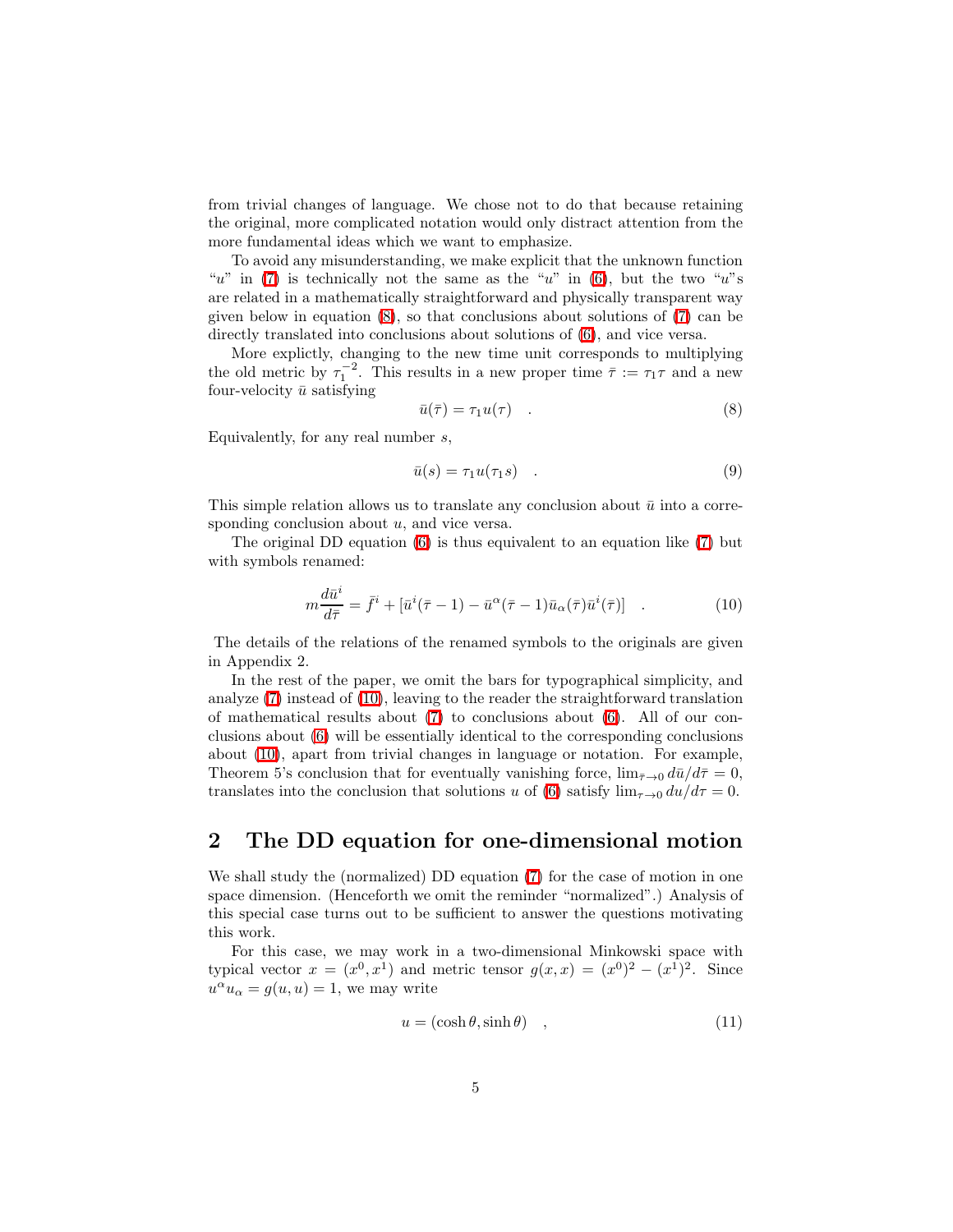where this defines the "rapidity" parameter  $\theta$ . Define

$$
w := (\sinh \theta, \cosh \theta) \quad , \tag{12}
$$

so that  $w$  is a spacelike unit vector orthogonal to  $u$ , and any vector orthogonal to u must be a multiple of w.

In the DD equation [\(7\)](#page-28-0), all of  $du/d\tau$ , f, and the bracketed term are orthogonal to  $u$ , and hence multiples of  $w$ . This can be seen explicitly for the left side:

$$
m\frac{du}{d\tau} = m\frac{d\theta}{d\tau}w
$$

$$
A := \frac{d\theta}{d\tau}
$$
(13)

It is natural to name

the "scalar proper acceleration".

Write

$$
f = Ew \quad ,
$$

where this defines the scalar E. When  $f^i = F^i{}_{\alpha} u^{\alpha}$  is a Lorentz force, E is the electric field (nominally relative to the Lorentz frame corresponding to the basis  $u, w$  for two-dimensional Minkowski space, but actually relative to the Lorentz frame determined by any orthogonal basis, as is revealed by straightforward calculation).

The bracketed term of  $(7)$ , being a multiple of w, is equal to its projection on w. The projection of an arbitrary vector v on w is  $-v^{\alpha}w_{\alpha}w$ , so the projection of the bracketed term of  $(7)$  on w is w multiplied by the scalar

 $-(\cosh \theta (\tau - 1) \sinh \theta (\tau) - \sinh \theta (\tau - 1) \cosh \theta (\tau) = \sinh (\theta (\tau - 1) - \theta (\tau))$ .

<span id="page-5-0"></span>Projecting the entire DD equation  $(7)$  on w yields the equivalent scalar equation

$$
mA = m\frac{d\theta}{d\tau} = E + \sinh(\theta(\tau - 1) - \theta(\tau)) \quad . \tag{14}
$$

We shall call this the variant of the DD equation for one-dimensional motion the "DD1 equation".

<span id="page-5-1"></span>Equation [\(14\)](#page-5-0) may be regarded as a delay-differential equations of the general form

$$
\frac{d\lambda}{d\tau} = \Phi(\tau, \lambda(\tau), \lambda(\tau - 1)) \quad , \tag{15}
$$

with  $\Phi$  a given function. If we imagine  $E(\tau)$  as a given function of proper time  $\tau$ , then [\(14\)](#page-5-0) is of the form [\(15\)](#page-5-1) with  $\Phi(\tau, r, s) := E(\tau) + \sinh(r - s)$ .

In general, the situation is more complicated because  $\theta$  is defined by [\(11\)](#page-4-1), with  $u^i := dz^i/d\tau$ , where  $z^i(\tau)$  represents the particle's wordline. Then E is usually not explicitly given as a function of proper time, but instead is given as a function  $E(z, u) = E(z(\tau), u(\tau))$  of the Minkowski coordinates and four-velocity, with its proper time dependence acquired indirectly from the time-dependence of the latter. However, we may still regard the equation [\(14\)](#page-5-0) as of the form [\(15\)](#page-5-1)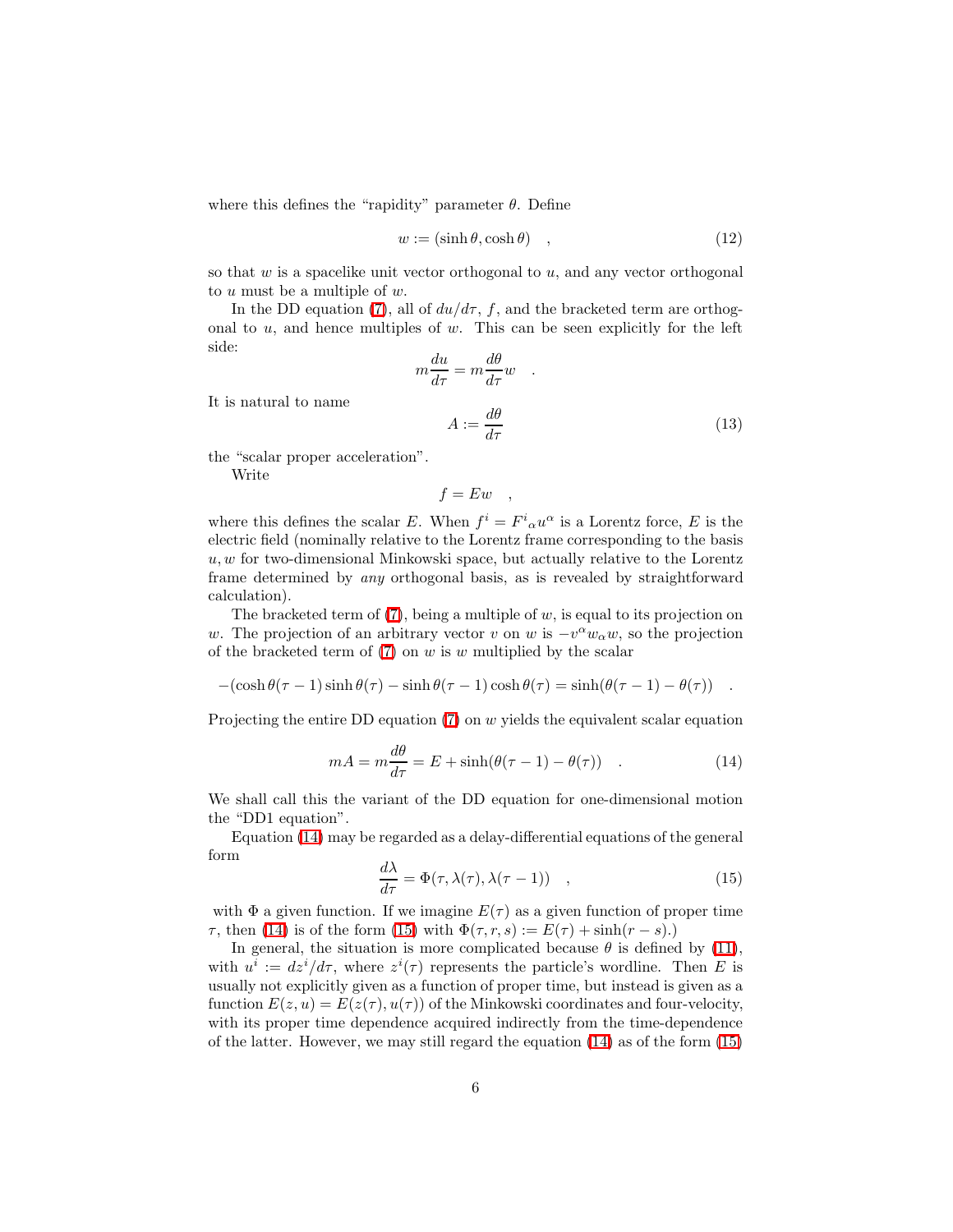by imagining solving [\(14\)](#page-5-0) for  $\theta(\tau)$ , which determines  $u(\tau)$ , then (by integration)  $z(\tau)$ , and finally  $E(z(\tau), u(\tau))$ . (The existence of the solution  $u(\tau)$  will be established in the next section.) Following common abuse of notation, we write  $E(\tau)$  in place of  $E(z(\tau), u(\tau))$ .

This shows that  $\theta$  does satisfy *some* delay-differential equation of the form [\(15\)](#page-5-1). We shall show that this severely restricts the form of the function  $\theta$ . For example, we'll show that if  $\tau \mapsto E(\tau)$  has compact support, then  $\theta$  must be bounded on any semi-infinite interval  $[\tau_0, \infty)$ .

<span id="page-6-0"></span>Similar remarks apply to the equation obtained by differentiating [\(14\)](#page-5-0):

$$
m\frac{dA}{d\tau} = \frac{dE}{d\tau} + \cosh(\theta(\tau - 1) - \theta(\tau))[A(\tau - 1) - A(\tau)] \quad . \tag{16}
$$

This may also be regarded as of the form [\(15\)](#page-5-1) if we imagine that we have already solved for  $\theta$ . At first sight this may seem strange because if we have solved for  $\theta$ , then we also have  $A := d\theta/d\tau$ , so there is no need to solve [\(16\)](#page-6-0) for A. Nevertheless, the observation that A satisfies an equation of the form [\(16\)](#page-6-0) is useful because it severely constrains A. For example, we'll show that it implies that for a force  $E(\cdot)$  with compact support,  $\lim_{\tau \to \infty} A(\tau)$  exists. Then combining this with the above-mentioned fact that  $\theta$  is bounded will imply that in fact  $\lim_{\tau \to \infty} A(\tau) = 0$ .

## 3 General delay-differential equations of form [\(15\)](#page-5-1)

This section reviews some simple and well-known facts about general delaydifferential equation of the form [\(15\)](#page-5-1). When discussing such equations, we will always call them "delay-differential" equations, which will never be abbreviated. We reserve the term "DD equation" for the particular special case [\(7\)](#page-28-0) or one of its variants such as [\(6\)](#page-20-0).

Let the function  $\Phi$  in the delay-differential equation [\(15\)](#page-5-1) be  $C^1$  (i.e., continuously differentiable). Suppose that  $\tau \mapsto \lambda(\tau)$  satisfies this equation. If we regard  $\lambda(\tau)$  as given on some interval  $[n-1,n]$ , then [\(15\)](#page-5-1) becomes an ordinary differential equation for  $\lambda$  on  $[n, n+1]$  of the form

$$
\frac{d\lambda}{d\tau} = \Psi(\tau, \lambda(\tau)), \quad n \le \tau \le n + 1 \quad , \tag{17}
$$

which is covered by the standard existence and unigueness theorems.

This observation reveals the general structure of solutions of [\(15\)](#page-5-1). Choose  $\lambda(\cdot)$  to be an arbitrarily chosen  $C^1$  function on any closed interval of length 1, say the interval  $[0, 1]$ , subject to the consistency condition

$$
\frac{d\lambda}{d\tau}(1) = \Phi(1, \lambda(1), \lambda(0)),\tag{18}
$$

<span id="page-6-1"></span>where the derivative in [\(18\)](#page-6-1) is understood as a derivative from the left. Such a specification of  $\lambda$  on an interval of length 1 will be called a *generalized initial* condition.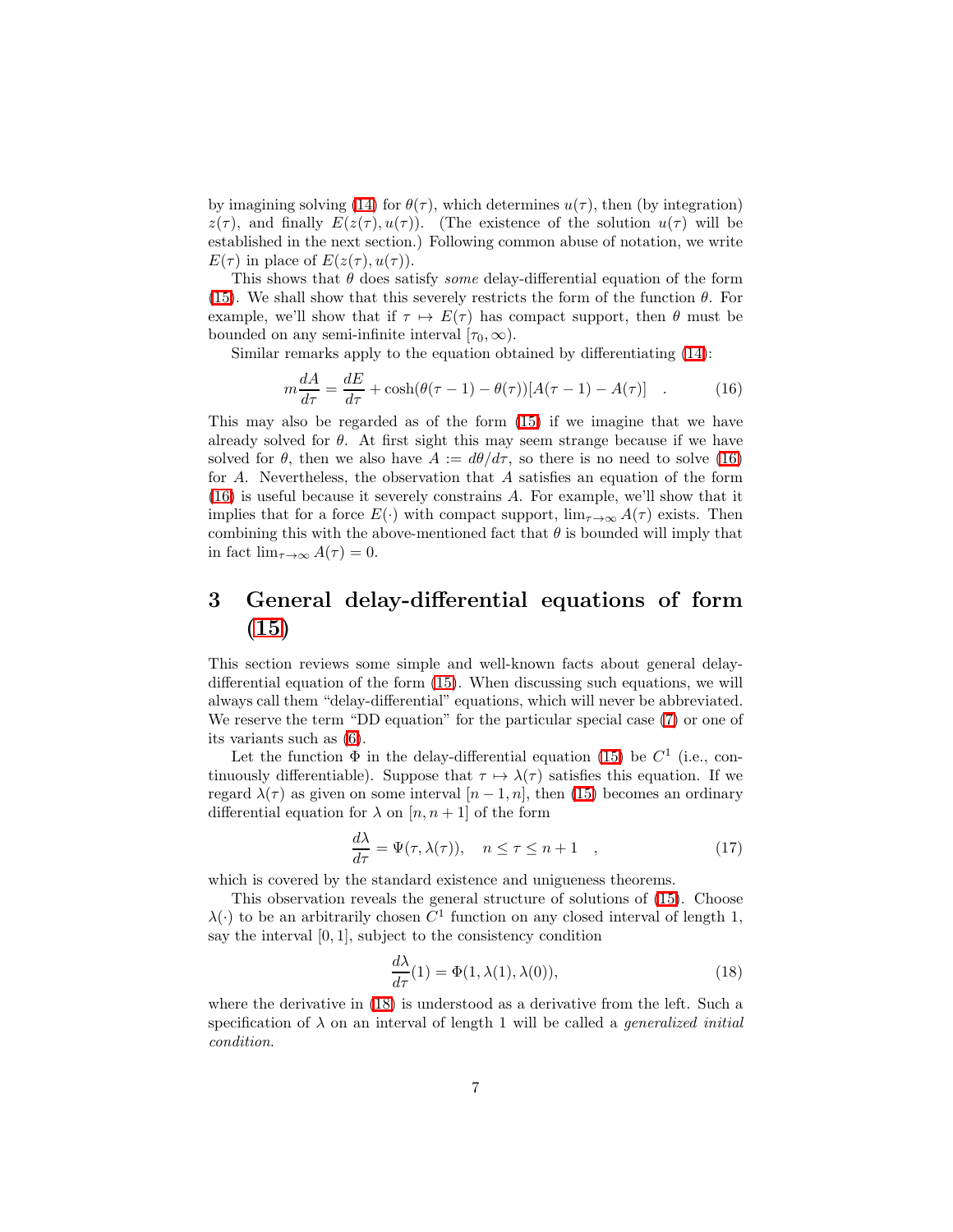Then [\(15\)](#page-5-1) determines a unique solution  $\lambda(\tau)$  on some maximal interval  $1 \leq$  $\tau < \delta$  with  $\delta \leq 2$ . We shall show below that for the equations of interest to us, namely [\(14\)](#page-5-0) and [\(16\)](#page-6-0), we actually have  $\delta = 2$ , and  $\lambda(\cdot)$  satisfies the equation on [1, 2], where  $\lambda'(2)$  is understood as a derivative from the left. Iterating the process yields a solution  $\lambda$  on  $[0, \infty)$  whose values on  $[0, 1]$  can be an arbitrarily specified  $C<sup>1</sup>$  function satisfying the consistency condition [\(18\)](#page-6-1).

Iterating to the left to obtain a unique solution on  $(-\infty, 0]$  determined by  $\lambda$  restricted to [0, 1] involves inverting  $s \mapsto \Phi(\tau + 1, \lambda(\tau + 1), s)$  for fixed  $\tau$ . For equations [\(14\)](#page-5-0) or [\(16\)](#page-6-0), this is trivial. For example for (14), given  $\theta(\tau)$  defined for  $0 \leq \tau < 1$ , simply define  $\theta$  on the "preceding" interval  $-1 \leq \tau < 0$ 

$$
\theta(\tau) := \sinh^{-1}(m \frac{d\theta}{d\tau}(\tau + 1) - E(\tau + 1)) + \theta(\tau + 1), \quad -1 \le \tau < 0,\tag{19}
$$

where the derivative  $d\theta/d\tau(\tau+1)$  is understood as a derivative from the right when  $\tau + 1 = 0$ .

## 4 Special cases of the general delay-differential equation [\(15\)](#page-5-1)

#### 4.1 Mathematical preliminaries

The delay-differential equation [\(15\)](#page-5-1) relates the solution  $\lambda(\cdot)$  on an interval [ $\alpha, \alpha +$ 1] to the solution on the "preceding" interval  $[\alpha-1,\alpha]$ . The following proposition shows that for a class of equations which includes [\(14\)](#page-5-0) and [\(16\)](#page-6-0) (the latter with θ regarded as given, a priori), the maximum of λ on an interval [α, α + 1] is no greater than the maximum on the preceding interval  $[\alpha - 1, \alpha]$ . Similarly the minimum of  $\lambda$  on  $[\alpha, \alpha + 1]$  is no less than the minimum on the preceding interval.

For an arbitrary  $C^1$  real-valued function  $\lambda$  on the real line, and arbitrary  $\alpha < \beta$ , define:

$$
M_{[\alpha,\beta]}(\lambda) := \max\{\lambda(\tau) \mid \alpha \le \tau \le \beta\}
$$
 (20)

$$
m_{[\alpha,\beta]}(\lambda) := \min\{\lambda(\tau) \mid \alpha \le \tau \le \beta\}
$$
 (21)

<span id="page-7-1"></span>**Proposition 1** Let  $\tau, s \mapsto \Omega(\tau, s)$ ,  $-\infty < \tau, s, < \infty$ , be a C<sup>1</sup> function such that for each  $\tau$ ,  $s \mapsto \Omega(\tau, s)$  is a strictly increasing function satisfying  $\Omega(\tau, 0) = 0$ . Let  $\lambda$  be a solution of a delay-differential equation of the special form

$$
\frac{d\lambda}{d\tau} = \Omega(\tau, \lambda(\tau - 1) - \lambda(\tau)) \quad . \tag{22}
$$

<span id="page-7-0"></span>Then for all  $\alpha$ ,

$$
M_{[\alpha,\alpha+1]} \leq M_{[\alpha-1,\alpha]}
$$
\n(23)

$$
m_{[\alpha,\alpha+1]} \geq m_{[\alpha-1,\alpha]} \quad . \tag{24}
$$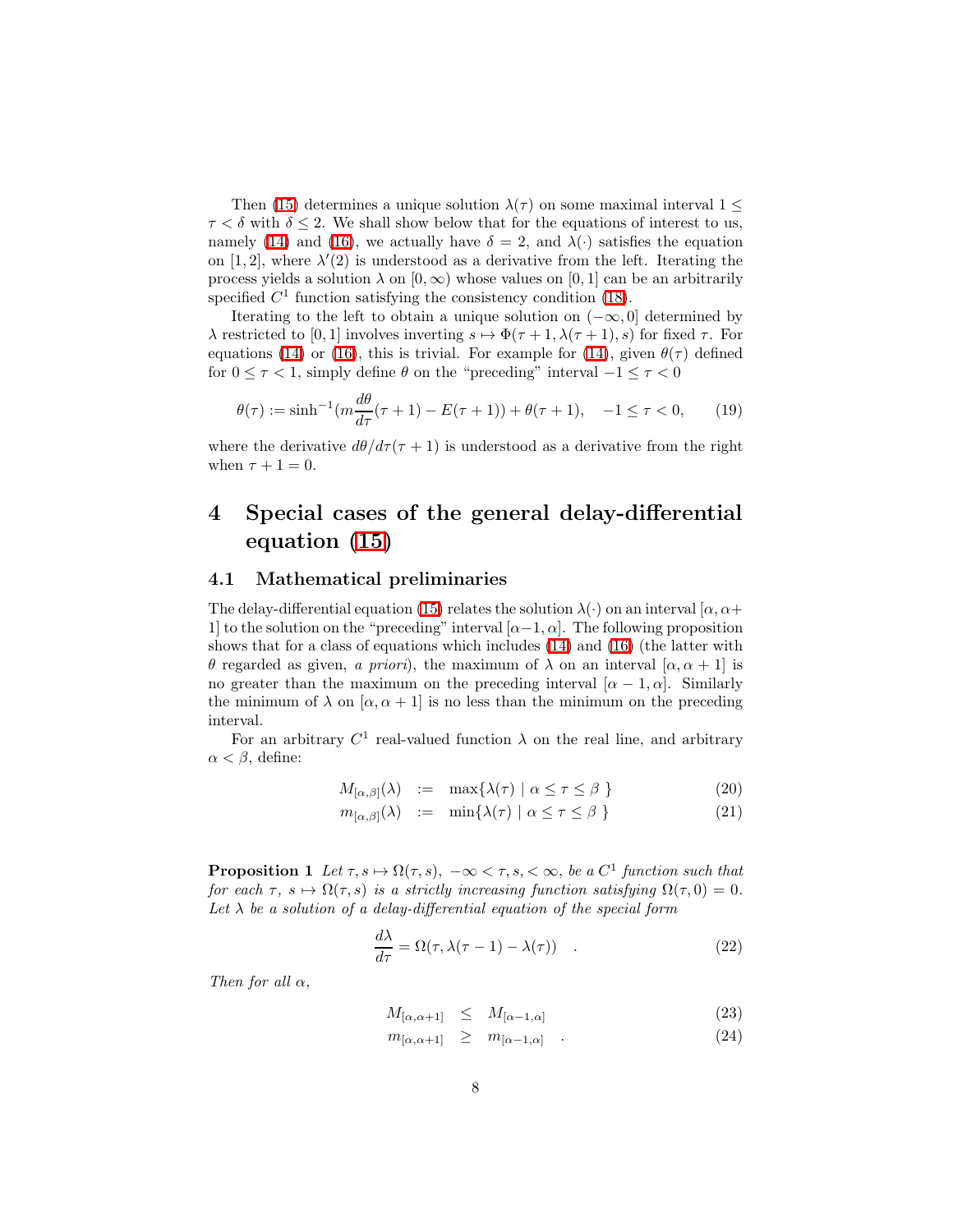**Proof:** For notational simplicity we take  $\alpha := 0$ . Thus we will prove that

$$
M_{[1,2]} \leq M_{[0,1]} \quad .
$$

The proof of the corresponding assertion for  $m$ , which only requires reversing a few inequalities, will be omitted.

Let  $\tau_{\text{max}}$  denote a point in [1, 2] with

$$
\lambda(\tau_{\max}) = M_{[1,2]}(\lambda) .
$$

If  $\tau_{\text{max}}$  is an interior point of [1, 2], then

$$
0 = \lambda'(\tau_{\text{max}}) = \Omega(\tau_{\text{max}}, \lambda(\tau_{\text{max}} - 1) - \lambda(\tau_{\text{max}})) \quad ,
$$

and since  $s \mapsto \Omega(\tau, s)$  is strictly increasing and zero only at  $s = 0$ , we have

$$
M_{[0,1]} \ge \lambda(\tau_{\text{max}} - 1) = \lambda(\tau_{\text{max}}) = M_{[1,2]}
$$
.

If  $\tau_{\text{max}} = 1$ , then

<span id="page-8-0"></span>
$$
M_{[0,1]} \ge \lambda(1) = \lambda(\tau_{\text{max}}) = M_{[1,2]}
$$
.

If  $\tau_{\text{max}} = 2$ , then we must have

$$
\lambda'(2) \ge 0 \quad , \tag{25}
$$

otherwise there would be points  $\tau$  < 2 with  $\lambda(\tau) > \lambda(2)$  (i.e., the graph of  $\lambda$  would be going down at 2), contradicting  $\lambda(2) = \lambda(\tau_{\text{max}}) \geq \lambda(\tau)$  for all  $1 \leq \tau \leq 2$ . Now from [\(25\)](#page-8-0) and [\(22\)](#page-7-0),

$$
0 \le \lambda'(2) = \Omega(2, \lambda(1) - \lambda(2)) ,
$$

so again using the fact that  $\Omega(2, s)$  is increasing with  $\Omega(2, 0) = 0$ , we conclude that  $\lambda(1) - \lambda(2) \geq 0$ . Finally,

$$
M_{[0,1]}(\lambda) \ge \lambda(1) \ge \lambda(2) = \lambda(\tau_{\text{max}}) = M_{[1,2]}(\lambda).
$$

Now we prove that given an arbitrary  $C^1$  specification of  $\lambda(\cdot)$  on the interval [0, 1] satisfying the consistency condition [\(18\)](#page-6-1), there exists a solution  $\lambda$  to [\(22\)](#page-7-0) defined on  $[0, \infty)$  and taking the specified values on  $[0, 1]$ . By a  $C<sup>1</sup>$  function on  $[0, 1]$ , we mean a continuously differentiable function, with the derivatives at 0 and 1 understood as derivatives from the right and left, respectively.

<span id="page-8-1"></span>**Proposition 2** Let  $\tau \mapsto \psi(\tau)$  be a  $C^1$  function on [0, 1] satisfying the consistency condition  $(18)$  Consider the equation  $(22)$  of Proposition 1:

$$
\frac{d\lambda}{d\tau} = \Omega(\tau, \lambda(\tau - 1) - \lambda(\tau)) \quad , \tag{26}
$$

where  $\Omega$  satisfies the hypotheses of that Proposition. Then there exists a unique  $C^1$  solution  $\lambda$  defined on  $[0,\infty)$  and satisfying  $\lambda(\tau) = \psi(\tau)$  for  $0 \leq \tau \leq 1$ .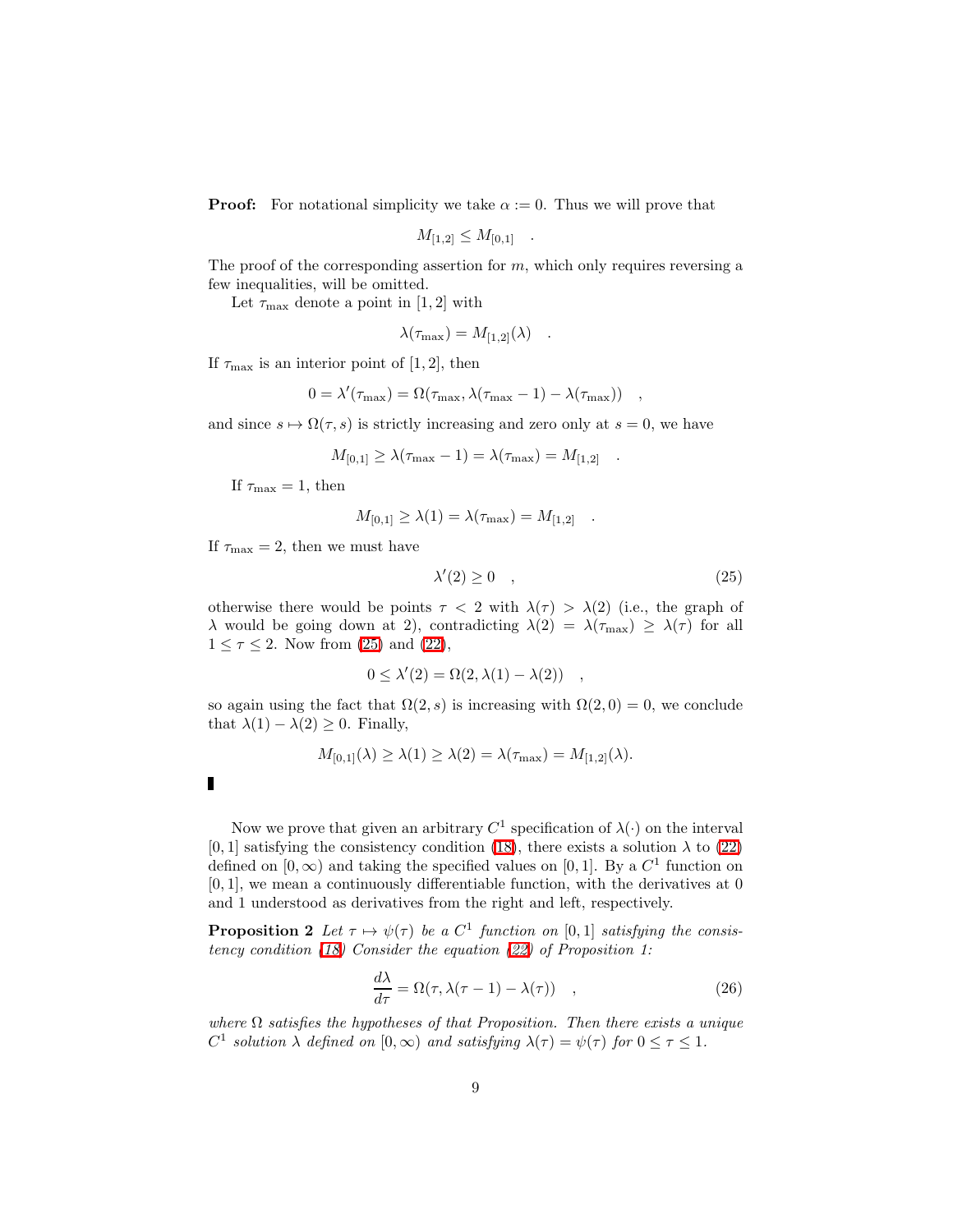**Proof:** If we regard  $\lambda(\tau - 1) = \psi(\tau - 1)$  as given on  $1 \leq \tau \leq 2$ , then equation [\(26\)](#page-8-1) is covered by the standard existence and uniqueness theorems for ordinary differential equations (e.g., Perko, 1996, Chapter 2). By these results, given the initial condition  $\lambda(1) = \psi(1)$ , there exists a maximal interval  $[1, \delta)$ ,  $1 < \delta \leq 2$ , such that there exists a  $C^1$  solution  $\lambda$  on  $[1,\delta)$  satisfying that initial condition. Moreover, if  $\lambda(\tau)$  remains in a compact set for  $1 \leq \tau < \delta$ , then  $\delta = 2$  (Perko, 1996, Section 2.4, Theorem 2).

In other words, the only way the solution can fail to be globally defined is if it blows up. By Proposition [1,](#page-7-1) our solution does not blow up; hence it is defined for  $0 \leq \tau \leq 2$ . Iteration produces a solution defined on  $[0, \infty)$ .

We can also iterate to the left to obtain a solution defined on  $(-\infty, \infty)$ , assuming that for fixed  $\tau$  we can invert  $s \mapsto \Omega(\tau, s)$ . The inversion is trivial for equations of the form [\(14\)](#page-5-0) and [\(16\)](#page-6-0), so we have:

**Proposition 3** Let  $\psi$  be a  $C^1$  function on  $[0,1]$  satisfying the consistency con-dition [\(18\)](#page-6-1). Then for any  $C^1$  function  $\tau \mapsto E(\tau)$ , there exists a  $C^1$  solution  $\tau \mapsto \theta(\tau)$  to the DD1 equation [\(14\)](#page-5-0), defined for  $-\infty < \tau < \infty$  and satisfying  $\theta(\tau) = \psi(\tau)$  for  $0 \leq \tau \leq 1$ .

The same holds with A in place of  $\theta$  for the acceleration equation [\(16\)](#page-6-0), provided we regard  $\theta$  as given a priori and assume that  $E(\cdot)$  is  $C^2$ , so that  $dE/d\tau$  is  $C^1$ .

#### 4.2 Preacceleration and solutions runaway in the past

The simple propositions of the previous subsection imply quite a lot. Consider the DD1 equation [\(14\)](#page-5-0)

$$
mA = m\frac{d\theta}{d\tau} = E + \sinh(\theta(\tau - 1) - \theta(\tau)) .
$$

for a continuous force E applied for only a finite time, say for  $0 \leq \tau \leq \tau_f$  (i.e.,  $E(\tau)$  vanishes off this interval).

Suppose that A does not vanish identically on  $[-1, 0]$ . Then A cannot vanish asymptotically in the past because by Proposition [1,](#page-7-1)

$$
M_{[-1,0]}(A) \leq M_{[-2,-1]}(A) \leq M_{[-3,-2]}(A) \leq \ldots ,
$$

and

$$
m_{[-1,0]}(A) \ge m_{[-2,-1]}(A) \ge m_{[-3,-2]}(A) \ge \dots
$$

The first equation tells us that if  $M_{[-1,0]}(A) > 0$ , then A assumes values at least as large as this infinitely often in the distant past. If, on the other hand,  $M_{[-1,0]}(A) \leq 0$ , then also  $m_{[-1,0]}(A) \leq M_{[-1,0]}(A) \leq 0$ , so |A| assumes values at least at least as large as  $|m_{[-1,0]}(A)|$  infinitely often in the distant past. So the only case in which A could vanish asymptotically in the distant past is if  $m_{[-1,0]}(A) = M_{[-1,0]}(A) = 0$ , but then A vanishes identically on  $[-1,0]$ .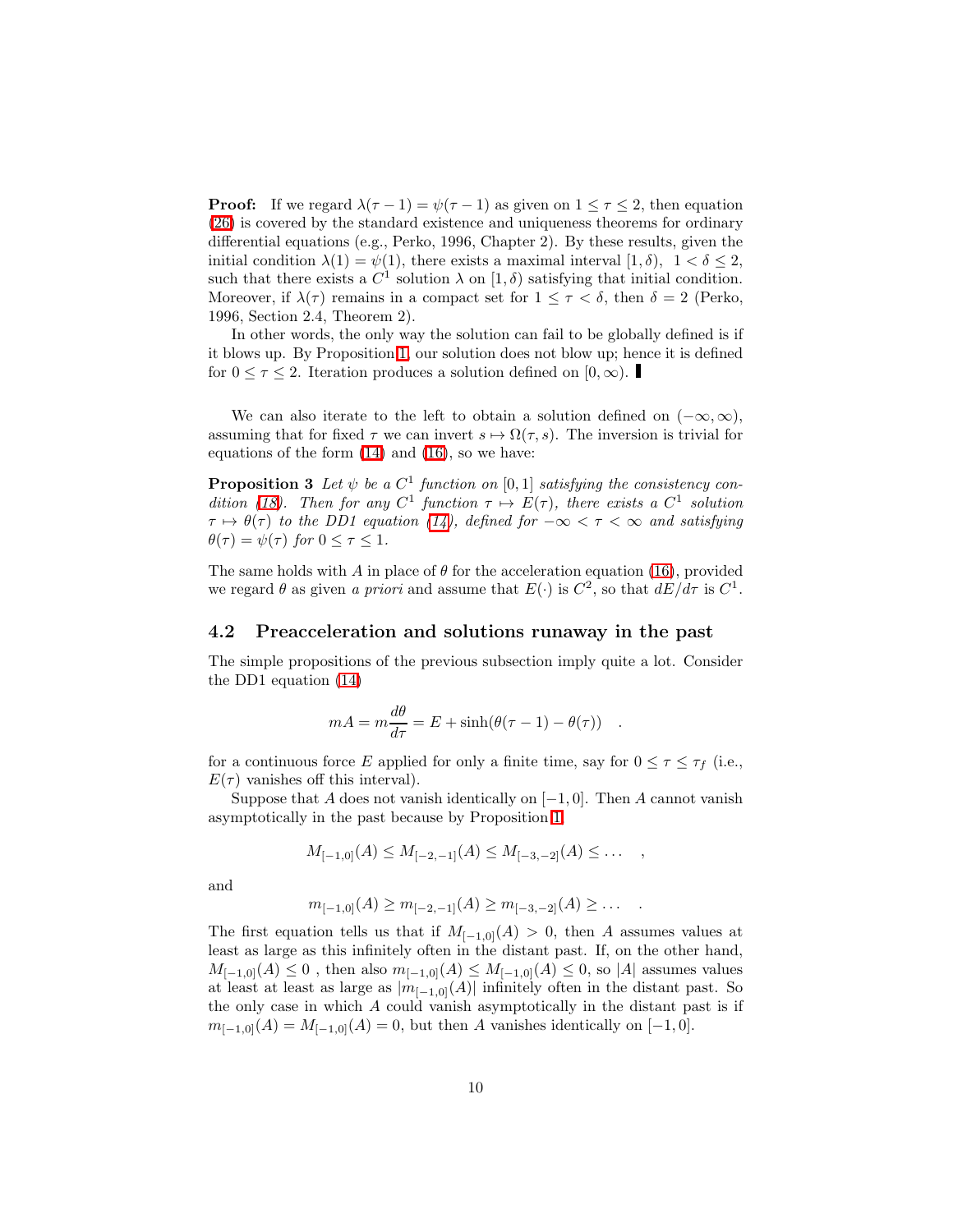<span id="page-10-0"></span>Thus the only physically reasonable initial specification of A on  $[-1, 0]$  is

$$
A(\tau) \equiv 0 \quad \text{for } -1 \le \tau \le 0 \quad . \tag{27}
$$

A glance at [\(16\)](#page-6-0) shows that this implies that  $A(\tau)$  vanishes identically for  $\tau \leq 0$ , and so  $\theta$  is constant (i.e., the velocity is constant) for  $\tau \leq 0$ .

So, we see that even for a compactly supported force (indeed, even for identically zero force), there are solutions of the DD equation which do not vanish asymptotically in the past. These solutions also exhibit "preacceleration". However, for a compactly supported force, we can choose the initial specification [\(27\)](#page-10-0) of A so as to eliminate these pathological solutions.

The situation for a force which is not compactly supported seems unclear. It does not seem obvious how to choose the initial specification so as to force A to vanish asymptotically as  $\tau \to -\infty$  when E does. Since the theory is physically incomplete unless one gives a prescription for an initial specification of  $\theta$  on some interval of length 1, this is a point which advocates of the DD equation should address.

Suppose we have agreed on such a prescription. We might define the A determined by the prescription as preaccelerative if there exist two force functions  $E_1$  and  $E_2$  with  $E_1(\tau) = E_2(\tau)$  for  $\tau \leq 0$ , but  $A_1(\tau) \neq A_2(\tau)$  for some  $\tau < 0$ , where  $A_1$  and  $A_2$  denote the corresponding accelerations obtained by solving the DD equation. It does not seem obvious that there is a prescription which will outlaw preaccelerative solutions.

#### 4.3 Postacceleration

This section considers a force applied for only a finite time  $\tau_f$ , say  $0 \leq \tau \leq \tau_f$ . For such a force, a *preaccelerative* solution of the DD equation [\(7\)](#page-28-0) or DD1 equation  $(14)$  will be defined as one such that the acceleration A of the corresponding solution does not vanish identically on  $(-\infty, 0]$ , and a *postaccelerative* solution is one whose acceleration does not vanish identically on  $[\tau_f, \infty)$ .

The discussion to follow explains why either preacceleration or "postacceleration" is essentially built into the DD1 equation: one or the other must occur except in unusual special cases. This can be guessed from the observation that we have two ways to solve (uniquely) the DD1 equation [\(7\)](#page-28-0):

$$
mA = m\frac{d\theta}{d\tau} = E + \sinh(\theta(\tau - 1) - \theta(\tau)) \quad . \tag{28}
$$

<span id="page-10-1"></span>We may solve [\(28\)](#page-10-1) forward in time from a generalized initial condition  $u(\tau) \equiv 0$ for  $-1 \leq \tau \leq 0$ . We can also solve *backward in time* from a "generalized final condition"  $u(\tau) \equiv 0$  for  $\tau_f \leq \tau \leq \tau_f + 1$ . There is no reason to imagine that these two solutions will coincide, and we shall now show that they almost never do.

We may take  $\tau_f = n$ , with n a positive integer. Consider the DD1 equation [\(28\)](#page-10-1) for  $\tau_f = n \leq \tau \leq n+1$ . Suppose there is no postacceleration, so that  $A = d\theta/d\tau$  vanishes on this interval. Then  $\theta$  is constant on this interval, say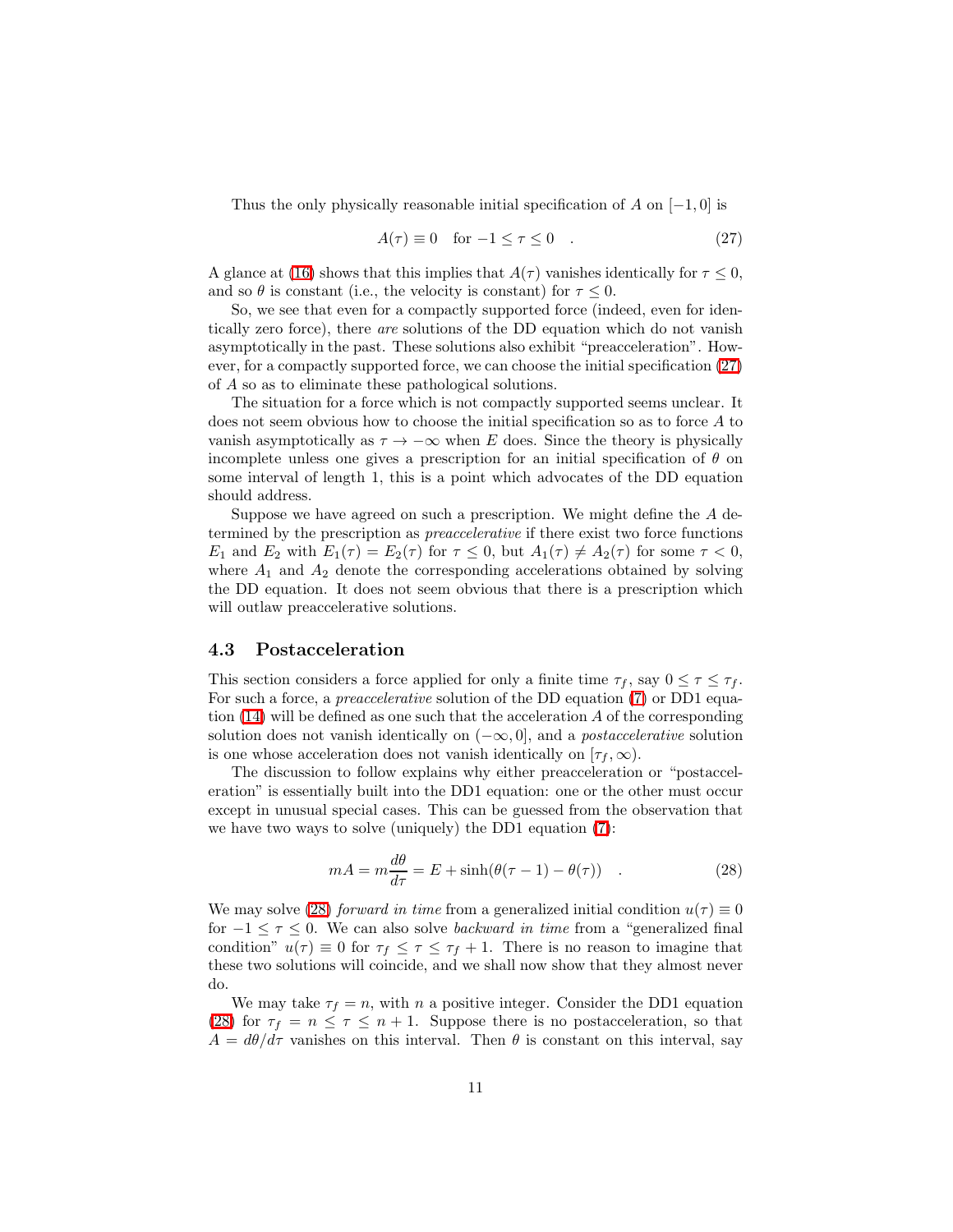$\theta(\tau) = k$ , a constant, for  $\tau_f = n \leq \tau \leq n+1$ . Substituting these facts into [\(28\)](#page-10-1) gives

$$
0 = 0 + \sinh(\theta(\tau - 1) - k) \quad \text{for} \quad n \le \tau \le n + 1 \quad ,
$$

which may be restated as:

$$
\theta(\tau) \equiv k \quad \text{for} \quad n - 1 \le \tau \le n \quad .
$$

<span id="page-11-0"></span>Next consider equation [\(28\)](#page-10-1) on the interval  $n-1 \leq \tau \leq n$ . Using the above observation that  $\theta(\tau) \equiv k$  on this interval, which implies that  $A \equiv 0$  on this interval, we see that

$$
E(\tau) = -\sinh(\theta(\tau - 1) - k) \quad \text{for} \quad n - 1 \le \tau \le n \quad . \tag{29}
$$

This says that, given the values of  $\theta(\tau)$  for  $n-2 \leq \tau \leq n-1$  (i.e., the values of  $\theta(\tau - 1)$  for  $n - 1 \leq \tau \leq n$ , there is a *unique* force function  $E(\tau)$  on  $n-1 \leq \tau \leq n$  which will eliminate postacceleration. Put differently, for any *other* force function on  $n - 1 \leq \tau \leq n$ , postacceleration *must* occur.

To complete the argument, suppose there is no preacceleration, i.e.,  $A(\tau) \equiv 0$ for  $\tau < 0$ . Then for some constant  $\theta_0$ ,  $\theta(\tau) = \theta_0$  for  $\tau < 0$ . Solve the DD1 equation [\(14\)](#page-5-0) forward in time starting with this generalized initial condition,  $\theta(\tau) \equiv \theta_0$  for  $-1 \leq \tau \leq 0$ . This will produce a unique solution  $\theta(\tau)$  on the interval  $0 \leq \tau \leq n-1$ , and this solution depends only on the values of  $E(\tau)$ for  $0 \leq \tau \leq n-1$ . Substituting this solution in equation [\(29\)](#page-11-0) shows that postacceleration must occur for any force function  $E(\tau)$  on  $n-1 \leq \tau \leq n$  which does not satisfy equation [\(29\)](#page-11-0), i.e., for almost all force functions.

The above argument becomes much simpler for the case  $n = 1$ , corresponding to a force applied only for a time interval of length 1, i.e., a time interval the length of the delay parameter in the DD equation. In Rohrlich's motivation of the DD equation, this time interval is the time light required to traverse the spherical particle's diameter, so it is probably too small to have any observational interest, but an examination of this special case is a quick way for the reader to become convinced that it is mathematically unreasonable to expect to simultaneously eliminate both preacceleration and postacceleration in general.

The simpler argument for  $n = 1$  goes as follows. Observe as before that  $\theta(\tau)$  must be constant for  $n-1 \leq \theta \leq n$ , i.e.,  $\theta(\tau) = k$  for  $0 \leq \theta \leq 1$ , and in particular,  $\theta(0) = k$ . If there is no preacceleration, then  $\theta(\tau)$  must be constant for  $\tau < 0$ , say  $\theta(\tau) \equiv \theta_0$ , for  $\tau \leq 0$ . In particular,  $\theta_0 = \theta(0) = k$ . Hence on  $[0, 1]$ ,

$$
\theta(\tau - 1) = \theta_0 = k \quad \text{for} \quad 0 \le \tau \le 1 \quad .
$$

Substitute this in [\(29\)](#page-11-0) to obtain

$$
E(\tau) = -\sinh(k - k) \equiv 0 \quad \text{for} \quad 0 \le \tau \le 1 \quad .
$$

This says that for an force applied no longer than the time delay, either precceleration or postacceleration must occur except in the trivial case of identically vanishing force.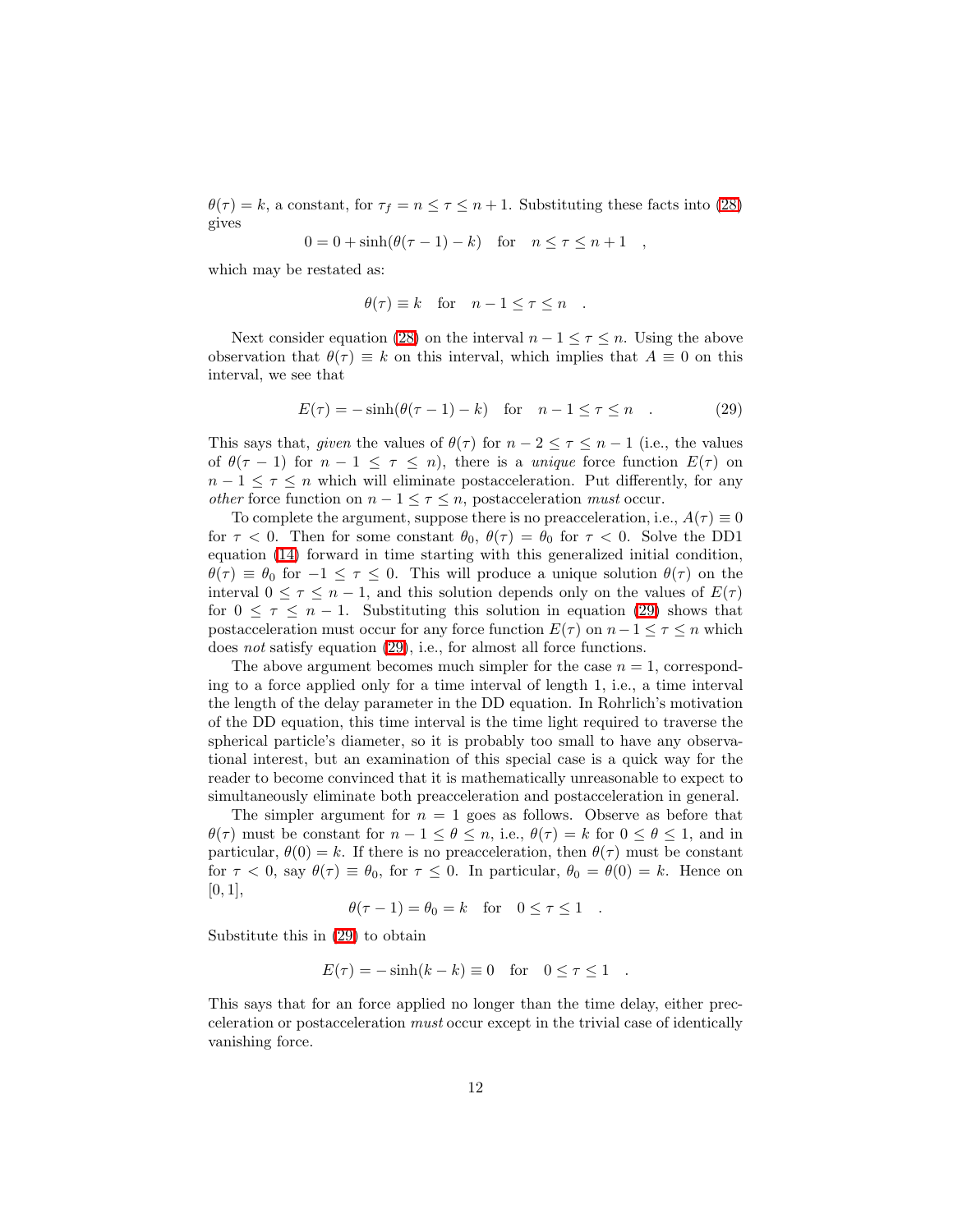## 5 Forward asymptotics for eventually vanishing force

This section proves that solutions of the DD1 equation [\(14\)](#page-5-0) for eventually vanishing force have proper acceleration asymptotic to zero and asymptotically constant velocity in the future:

$$
\lim_{\tau \to \infty} A(\tau) = 0 \quad ; \quad \lim_{\tau \to \infty} \theta(\tau) = \text{constant} \quad . \tag{30}
$$

Thus replacing the Lorentz-Dirac equation by the DD equation does eliminate the undesirable "runaway" solutions of the former for the special case of motion in one space dimension. Whether this is also true for motion in three space dimensions is unknown.

Suppose that  $E$  eventually vanishes, and choose the origin of time so that  $E(\tau) = 0$  for  $\tau \geq 0$ . Then for  $0 \leq \tau \leq 1$ , A satisfies

$$
m\frac{dA}{d\tau} = \cosh(\theta(\tau - 1) - \theta(\tau))(A(\tau - 1) - A(\tau))\tag{31}
$$

<span id="page-12-0"></span>We shall consider the related equation

$$
\frac{dh}{d\tau} = \phi(\tau)(g(\tau) - h(\tau)), \ 0 \le \tau \le 1, \text{ with initial condition } h(0) = g(1). \tag{32}
$$

Here  $\phi$  will be a given continuous function on [0, 1], and g another function with the same domain. We will think of  $\phi$  as fixed until further notice, and of [\(32\)](#page-12-0) as defining a mapping which assigns to each  $g$  another function  $h$ , namely the unique solution of [\(32\)](#page-12-0). We will show that this mapping is a strict contraction relative to a certain Banach space norm.

Let  $C[0, 1]$  denote the real Banach space of all continuous real-valued functions on [0, 1] with the supremum norm  $\|\cdot\|_{\infty}$ : for  $g \in C[0, 1]$ ,

$$
||g||_{\infty} := \max\{ |g(\tau)| \mid 0 \le \tau \le 1 \} .
$$

For  $g \in C[0,1]$ , let  $M(g) := M_{[0,1]}(g)$  and  $m(g) := m_{[0,1]}(g)$  denote the maximum and minimum of  $q$ .

Let B denote the Banach space which is the quotient of  $C[0, 1]$  by the onedimensional subspace of constant functions. For  $g \in C[0,1]$ , let  $\tilde{g}$  denote its image in  $B$  under the quotient map. Denoting by 1 the function constantly equal to 1, and by **R** the real field, the quotient norm  $\|\cdot\|$  on B is:

$$
\|\tilde{g}\| := \inf\{\|g + \alpha \mathbf{1}\|_{\infty} \mid \alpha \in \mathbf{R}\} = \frac{1}{2}[M(g) - m(g)] \quad . \tag{33}
$$

The first equality is the definition of the quotient norm, and the last is a simple exercise.

Let  $\phi$  be a given function, and consider the linear mapping  $Q_{\phi}: C[0,1] \rightarrow$  $C[0, 1]$  defined as follows. For any  $g \in C[0, 1]$ ,

$$
Q_{\phi}g := h \quad , \tag{34}
$$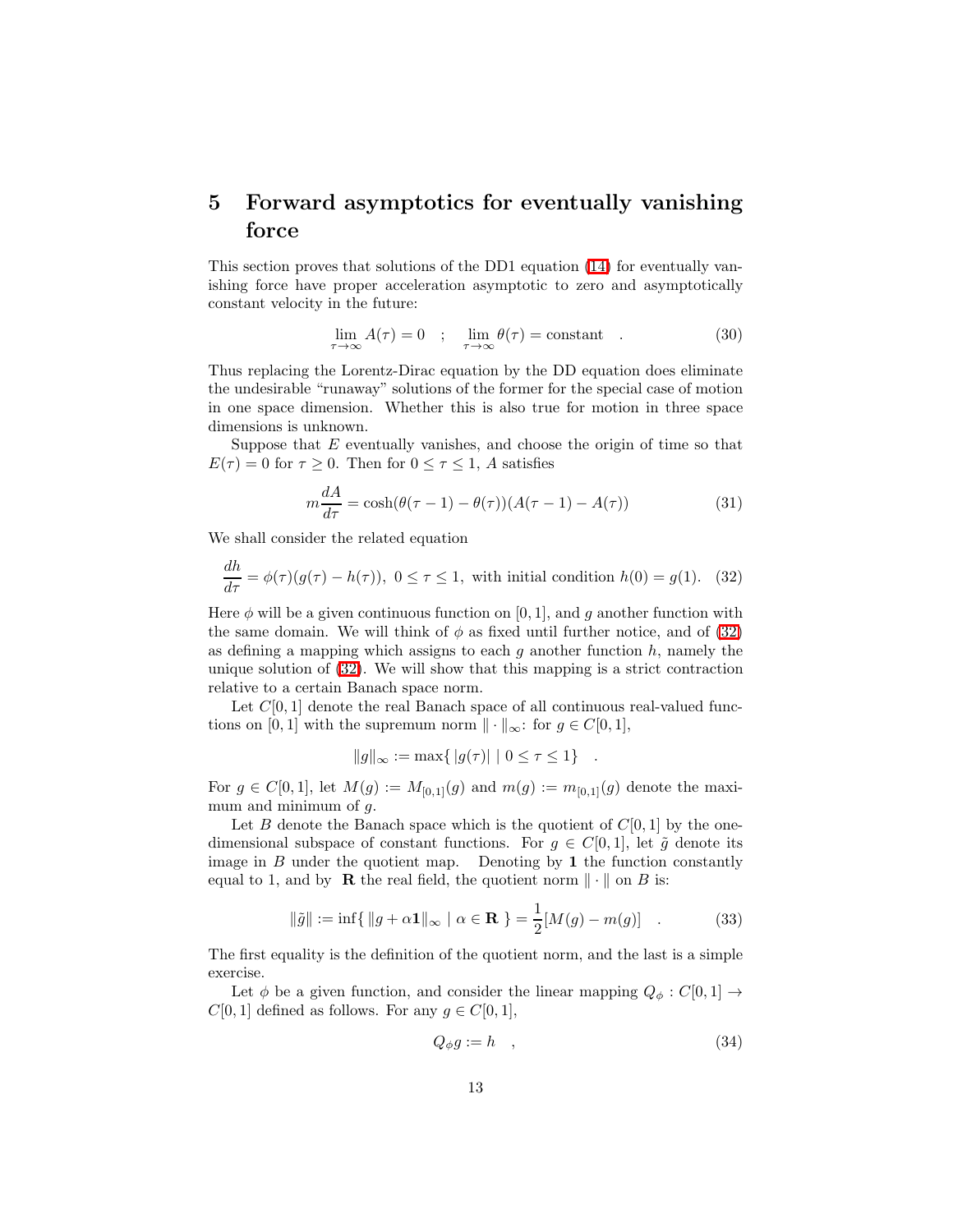where  $h$  is the unique solution of  $(32)$ .

<span id="page-13-0"></span>Define  $\tilde{Q}_{\phi}: B \to B$  to be the analog of  $Q_{\phi}$  on the quotient space B: for all  $g \in C[0,1],$ 

$$
\tilde{Q}_{\phi}(\tilde{g}) := \widetilde{Q_{\phi}g} \tag{35}
$$

We see that  $\tilde{Q}_{\phi}$  is well-defined by noting that for any  $\alpha \in \mathbf{R}$ ,

$$
\frac{d(h+\alpha \mathbf{1})}{d\tau} = \frac{dh}{d\tau} = \phi(\tau)[g(\tau) - h(\tau)] = \phi(\tau)[(g(\tau) + \alpha) - (h(\tau) + \alpha)] \quad ,
$$

and also  $(h+\alpha 1)(0) = h(0) + \alpha = g(1) + \alpha = (g+\alpha 1)(1)$ . Thus if we alter g by adding a constant  $\alpha$  to it, then we also alter the solution of [\(32\)](#page-12-0) by the same additive constant, so that the  $h$  in [\(35\)](#page-13-0) depends only on the equivalence class of g in  $C[0, 1]$  modulo the constants.

Next we show that for any non-negative  $\phi$ , the mapping  $\tilde{Q}_{\phi}: B \to B$  is a strict contraction. Actually, we'll need the following stronger fact giving a uniform bound on  $\|\tilde{Q}_{\phi}\|$  for any bounded set of non-negative  $\phi$ :

**Lemma 4** For each non-negative  $\phi \in C[0,1]$ ,  $\|\tilde{Q}_{\phi}\| < 1$ . Moreover, given any constant  $k_0$ , there is a constant  $k < 1$  such that for all non-negative functions  $\phi$  with  $\|\phi\| \leq k_0$ , and for all  $g \in C[0, 1]$ ,

<span id="page-13-2"></span>
$$
\|\tilde{Q}_{\phi}\tilde{g}\| \le k \|\tilde{g}\| \tag{36}
$$

**Proof:** For each non-negative function  $\phi \in C[0,1]$ , define

$$
\psi(x) := \int_0^\tau \phi(s) \, ds \quad .
$$

Note that since  $\phi$  is non-negative,  $\psi$  is non-decreasing.

Then for any  $g \in C[0,1], (Q_{\phi}g)(\tau) = h(\tau)$  with h the solution to [\(32\)](#page-12-0):

$$
h(\tau) = e^{-\psi(\tau)}g(1) + e^{-\psi(\tau)} \int_0^{\tau} e^{\psi(s)} \phi(s)g(s) ds ,
$$

so

$$
h(\tau) \leq e^{-\psi(\tau)}g(1) + M(g)e^{-\psi(\tau)} \int_0^{\tau} e^{\psi(s)} \frac{d\psi(s)}{ds} ds
$$
  
=  $e^{-\psi(\tau)}g(1) + M(g)(1 - e^{-\psi(\tau)})$   
=  $M(g) + (g(1) - M(g))e^{-\psi(\tau)}$ .

<span id="page-13-1"></span>Since  $g(1) - M(g) \leq 0$  and  $\psi$  is non-decreasing,

$$
M(h) \leq M(g) + [g(1) - M(g)]e^{-\psi(1)}
$$
  
= 
$$
M(g)(1 - e^{\psi(1)}) + g(1)e^{-\psi(1)}
$$
 (37)

Similarly,

$$
h(\tau) \ge e^{-\psi(\tau)}g(1) + m(g)(1 - e^{-\psi(\tau)}) ,
$$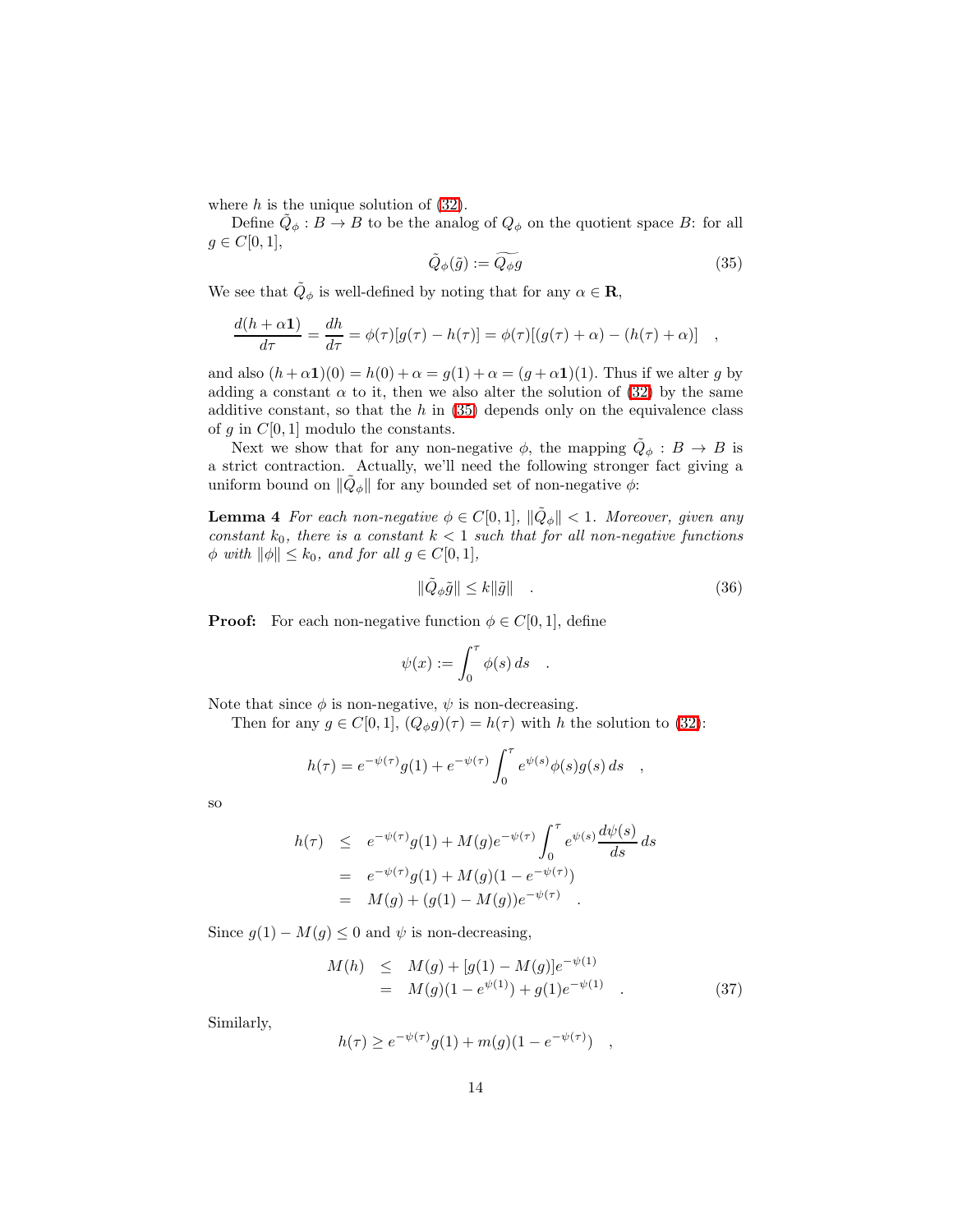<span id="page-14-0"></span>and since  $g(1) - m(g) \geq 0$  and  $\psi$  is non-decreasing,

$$
m(h) \ge m(g) + [g(1) - m(g)]e^{-\psi(1)}
$$
  
=  $m(g)(1 - e^{-\psi(1)}) + g(1)e^{-\psi(1)}$  (38)

<span id="page-14-1"></span>Subtracting the inequalities [\(37\)](#page-13-1) and [\(38\)](#page-14-0) shows that for each non-negative  $\phi$ ,  $\tilde{Q_{\phi}}$  is a strict contraction:

$$
\begin{array}{rcl}\n\|\tilde{Q}_{\phi}(\tilde{g})\| & = & [M(h) - m(h)]/2 \\
& \leq & (1 - e^{-\psi(1)})[M(g) - m(g)]/2 = (1 - e^{-\psi(1)})\|\tilde{g}\|.\n\end{array} \tag{39}
$$

Finally, the uniformity condition follows from [\(39\)](#page-14-1) with  $k := 1 - e^{-k_0}$ , since  $\|\phi\| \le k_0$  implies  $\psi(1) \le k_0$  and hence  $1 - e^{-\psi(1)} \le 1 - e^{-k_0}$ .

Now we prove the main result of this section:

**Theorem 5** Suppose that the force  $\tau \mapsto E(\tau)$  in the DD1 equation [\(14\)](#page-5-0) eventually vanishes, meaning that there exists a proper time  $\tau_0$  such that  $E(\tau) = 0$ for  $\tau \geq \tau_0$ . Then there exists a constant  $\theta_{\infty}$  such that

$$
\lim_{\tau \to \infty} A(\tau) = 0 \quad and \quad \lim_{\tau \to \infty} \theta(\tau) = \theta_{\infty} \quad . \tag{40}
$$

**Proof:** We choose the origin of proper time so that  $E(\tau) = 0$  for  $\tau \ge 0$ . In solving the acceleration equation  $(16)$ , we assume that the solution A is already obtained for  $\tau \leq 0$ . Then the solution on [0, 1] is obtained by applying an opertor  $Q_{\phi}$  to the restriction  $A|[-1,0]$  of A to  $[-1,0]$ , translated one unit right.

More precisely, define an operator T on  $C[0, 1]$  to be right translation by one unit:  $(T f)(\tau) := f(\tau - 1)$  for  $f \in C[0, 1]$ . Let  $\phi(\tau) := \cosh(\theta(\tau - 1) - \theta(\tau)),$  $0 \leq \tau \leq 1$ . Then

for 
$$
0 \le \tau \le 1
$$
,  $A(\tau) = Q_{\phi}T(A|[-1,0])(\tau)$ .

Though we don't know  $\theta(\tau)$  for  $0 \leq \tau \leq 1$ , we do know from Proposition 1 that it is bounded above and below by bounds no worse than on the preceding interval −1 ≤ τ ≤ 0. Hence we have the a priori bound

$$
\|\phi\|_{\infty} \le k_0 := \cosh(|M(\theta|[-1,0])| + |m(\theta|[-1,0])|) .
$$

The solution  $A(\tau)$  for  $1 \leq \tau \leq 2$  is similarly obtained, except that the  $Q_{\phi}$  is different because the  $\phi$  is different. However, Proposition [1](#page-7-1) shows that we have the same a priori bound on the new  $\|\phi\|_{\infty}$ . After n applications of Lemma [4,](#page-13-2) we find that

$$
(M(A|[n-1,n])-m(A|[n-1,n]))/2 = ||A|[n-1,n]|| \le k^n ||A|[-1,0]||.
$$

This implies that  $A|[n-1,n]$ , becomes asymptotically constant as n becomes large. The constant must be zero because  $A = d\theta/d\tau$ , and the previous section showed that the rapidity  $\theta$  is bounded on [0,  $\infty$ ]. Hence

$$
\lim_{\tau \to \infty} A(\tau) = 0 \quad . \tag{41}
$$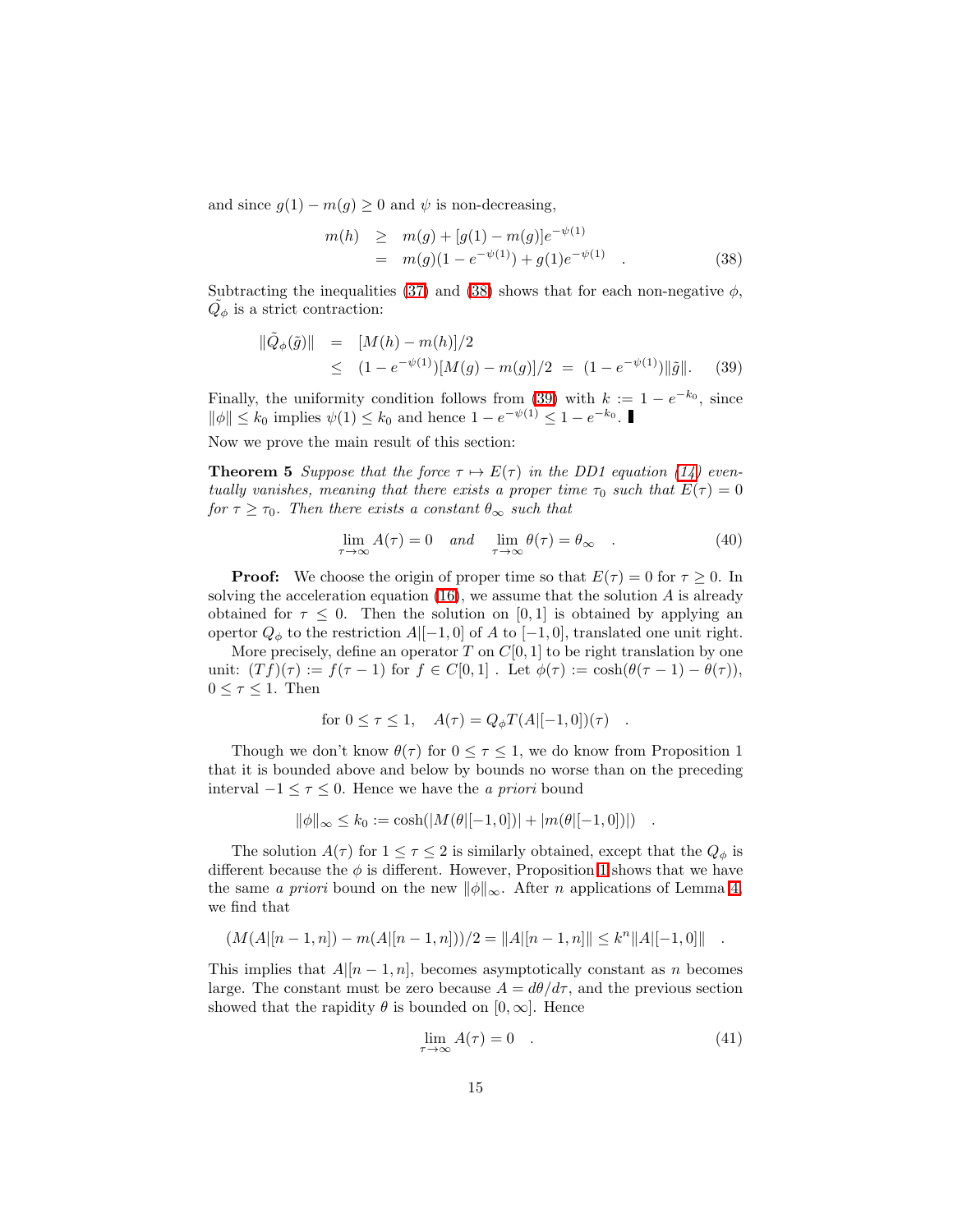<span id="page-15-0"></span>Finally, we show that the rapidity (hence the velocity) becomes asymptotically constant in the future: for some constant  $\theta_{\infty}$ ,

$$
\lim_{\tau \to \infty} \theta(\tau) = \theta_{\infty} \quad . \tag{42}
$$

From the last section,  $M_{[n,n+1]}(\theta)$  is a nonincreasing function of the positive integer n, and  $m_{[n,n+1]}(\theta)$  is nondecreasing. This implies that if [\(42\)](#page-15-0) were false, there would exist a positive constant  $\delta$  with  $M_{[n,n+1]}(\theta) - m_{[n,n+1]}(\theta) \geq \delta$  for all  $n \geq 0$ . Choose points  $\tau_n^+$  and  $\tau_n^-$  in  $[n, n+1]$  with  $\theta(\tau_n^+) = M_{[n,n+1]}(\theta)$  and  $\theta(\tau_n^-) = m_{[n,n+1]}(\theta)$ . Suppose  $\tau_n^- \leq \tau_n^+$ . Applying the Mean Value Theorem to the interval  $[\tau_n^-,\tau_n^+]$  yields a point  $\tau_n$  between  $\tau_n^-$  and  $\tau_n^+$  with

$$
A(\tau_n) = \frac{\theta(\tau_n^+) - \theta(\tau_n^-)}{\tau_n^+ - \tau_n^-} \ge \frac{M_{[n,n+1]}(\theta) - m_{[n,n+1]}(\theta)}{1} \ge \delta \quad . \tag{43}
$$

<span id="page-15-1"></span>Similarly, if  $\tau_n^+ < \tau_n^-$ , then  $A(\tau_n) \leq -\delta$  for some  $\tau_n \in [n, n+1]$ ; both this and [\(43\)](#page-15-1) contradict the previously established fact that  $\lim_{\tau\to\infty} A(\tau) = 0$ .

### 6 Summary and assessment

The above proofs were given in the context of the normalized DD equation [\(7\)](#page-28-0) for motion in one space dimension and its equivalent formulation, the DD1 equation [\(14\)](#page-5-0). Translating them into information about the original DD equation [\(6\)](#page-20-0) discussed in (Rohrlich, 1997, 1999) yields the following observations, in which the motion is assumed restricted to one spatial dimension unless otherwise specified.

1. An appropriate condition to guarantee a unique solution is a specification of the rapidity  $\theta(\tau)$  on some closed interval  $[\alpha, \alpha + \tau_1]$ , subject to the con-sistency condition [\(18\)](#page-6-1) (written there for  $\alpha := 0$  and  $\tau_1 = 1$ ). We refer to this specification as a "generalized initial condition".

There exists a unique  $C^1$  solution  $\theta(\cdot)$  of [\(14\)](#page-5-0) satisfying any  $C^1$  generalized initial condition, and hence a unique four-velocity  $u(\tau) = (\cosh \theta(\tau), \sinh \theta(\tau))$ and worldline  $\tau \mapsto z(\tau)$  with  $dz/d\tau = u(\tau)$  (by integration, with arbitrary specification of  $z(0)$ ).

2. For the case of a force  $\tau \mapsto E(\tau)$  applied for only a finite time (i.e., compactly supported force), there exist solutions which do not vanish asymptotically in the distant past. Such solutions seem unphysical. For simplicity of language, we will call them "past runaway" solutions even though we do not know that the acceleration becomes unbounded in the infinite past.

However, for compactly supported force, there exists a unique choice of generalized initial condition which eliminates these past runaway solutions. This seems the physically relevant choice of initial condition.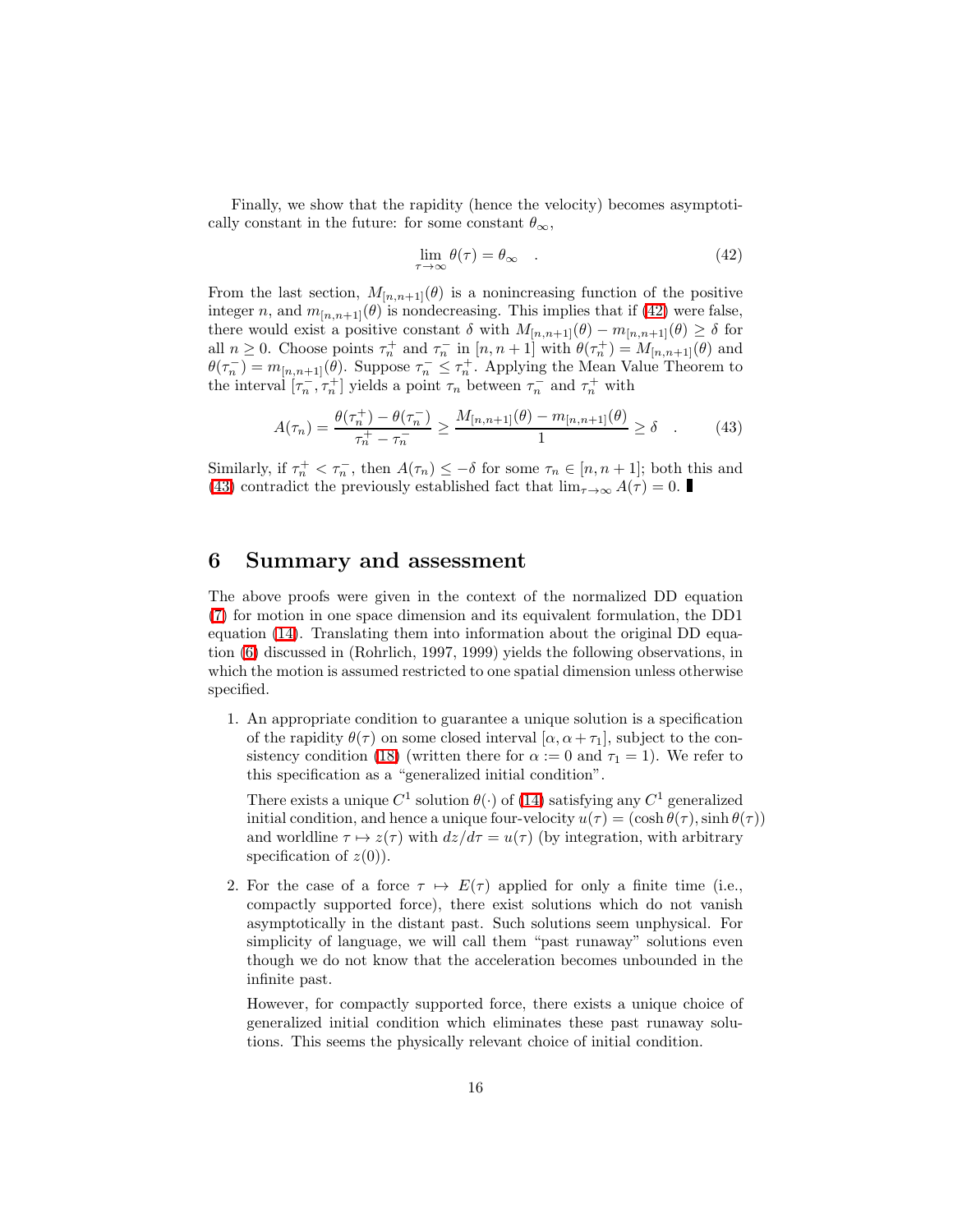- 3. For a force not compactly supported, it has not been proved that there is an appropriate choice of generalized initial condition to eliminate past runaways. Indeed, it seems unclear what such a choice might be. If the DD equation is to be used to predict the motion of actual particles, some definite procedure for specifying the generalized initial condition would be necessary.
- 4. For a force E which eventually vanishes (i.e., for some  $\tau_0$ ,  $E(\tau) = 0$  for  $\tau \geq \tau_0$ , the acceleration does converge to zero in the future, and the velocity becomes asymptotically constant. Thus for the DD equation for motion in one space dimension, analogs of the pathological "future runaway" solutions of the Lorentz-Dirac equation do not occur. It is unknown whether future runaways are also impossible for general three-dimensional motion obeying the DD equation.
- 5. For compactly supported force, there exist "preaccelerative" solutions (defined as solutions with nonzero acceleration before the force is applied). Such solutions seem unphysical because they violate "causality". However, the same generalized initial condition which rules out past runaways also rules out these undesirable preaccelerative solutions.
- 6. For compactly supported nonzero force and generalized initial condition chosen to rule out preacceleration, the resulting solution necessarily exhibits the unusual property which we call "postacceleration": the acceleration persists after the force is removed, and in fact into the infinite future. Some may consider this strange behavior sufficiently unphysical to rule out the DD equation. Others may welcome the unusual prediction as a potential physical test which if verified, would constitute striking evidence for the equation.

Given that known motivations of the DD equation are not fundamental  $(e.g.,)$ employ uncontrolled approximations obtained by ignoring nonlinear terms), and given the uncertainties noted above about the mathematical appropriateness of the equation, it seems that more work would be needed to convert it from a speculative proposal to an accepted physical principle.

It is often said that a resolution of the logical problems of classical electrodynamics must come from more fundamental physical principles of quantum mechanics. This may indeed turn out to be true, but it is not the only possibility. It would seem strange if a logically consistent and physically sensible classical electrodynamics were inherently impossible. Although nearly all of physics rests in principle on quantum mechanics, there do exist consistent and sensible classical theories in many areas. The present theory of classical charged particles cannot be considered sensible.

It is interesting that the Lorentz-Dirac equation has survived as the principal candidate for a classical equation of motion despite predictions so bizarre (e.g., Eliezer, 1943, Parrott, 2002) that no one will admit to believing them. The reason for the survival may be the fundamental nature of Dirac's derivation of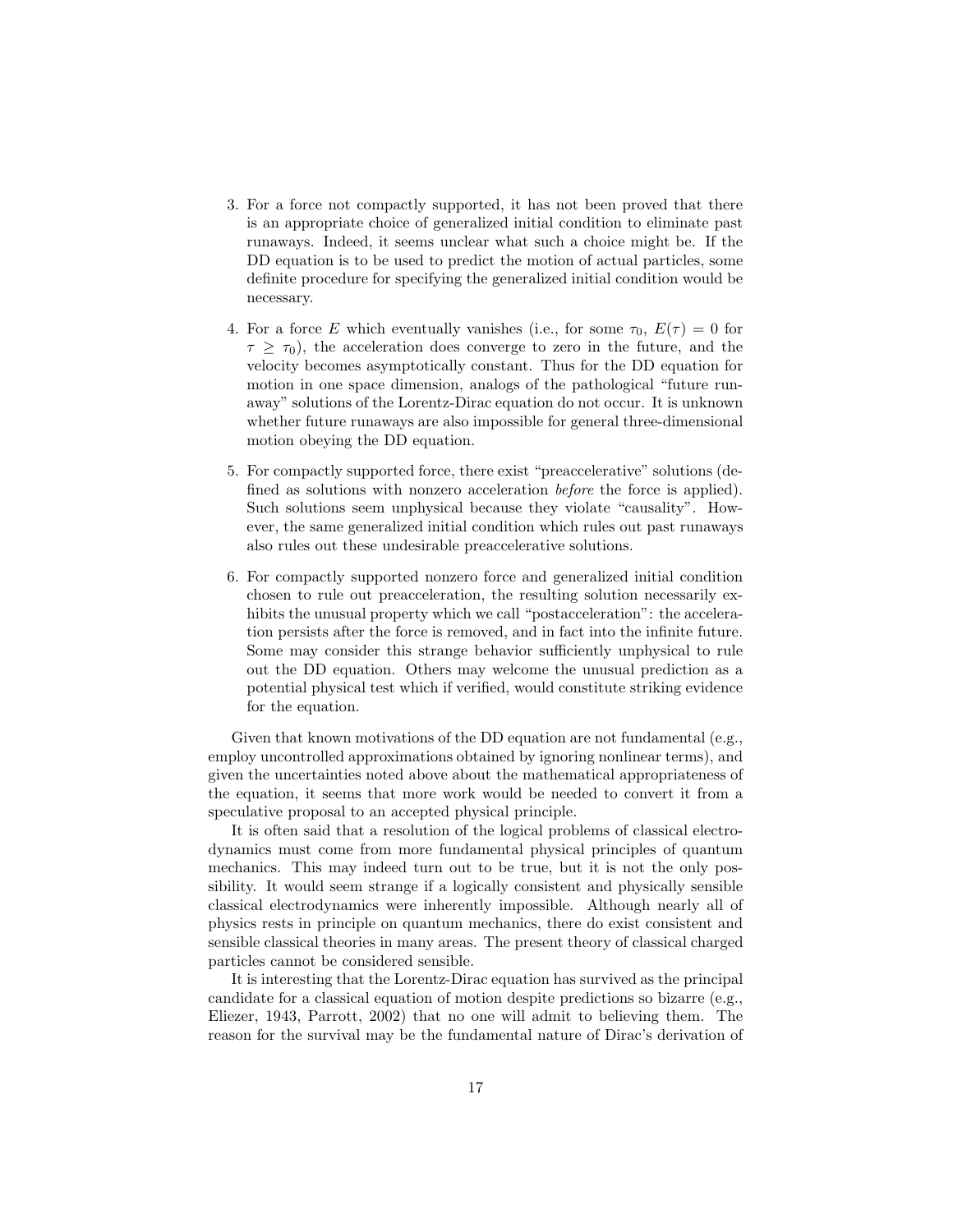the equation. If one accepts mass renormalization (admittedly controversial), then one can convincingly obtain the Lorentz-Dirac equation from the principle of conservation of energy-momentum with no approximations whatever. One does not lightly discard such mathematically tight arguments.

The motivations of many other proposed equations of motion are aesthetically less pleasing. Most consist of more or less ad hoc modifications of the Lorentz-Dirac equation which do not *obviously* lead to its bizarre predictions. (This is not the same as saying that the modifications obviously do not lead to similarly bizarre predictions!)

Assuming that one is willing to believe in postacceleration, the DD equation seems physically possible, but not physically compelling. It is not clear in what sense, if any, solutions of the DD equation conserve energy-momentum. It would be desirable to find a convincing, mathematically rigorous way to relate the DD equation to the principle of conservation of energy-momentum.

### 7 Appendix 1

When the body of this paper was written, I was unaware of seminal work of Ryabov (Ryabov, 1960 , 1961, 1963, 1965) on delay differential equations, subsequently refined and extended by (Driver, 1968). This work does not directly apply to the DD equation because this equation does not satisfy Driver's hypotheses. However, it has the same structure as equations considered by Driver.

If sinh were a bounded function, then Driver's results would apply to Rohrlich's equation [\(14\)](#page-5-0). Thus we can hope that conclusions similar to Driver's might apply to the DD equation. If so, they would shed light on some of the problems mentioned in the Summary and Assessment section.

This appendix outlines Driver's conclusions in the context of the DD equation. It is mathematically based on the excellent semi-expository paper (Driver, 1968), but the presentation follows the introductory sections of (Chicone, 2003), which is based on Driver's work. The latter presents a point of view particularly congenial to a discussion of the DD equation.

<span id="page-17-0"></span>We shall be concerned with delay-differential equations of the form (15), but for easy exposition we need to reinsert the positive delay parameter  $\tau_1$  (which was set to 1 in (15) by appropriate choice of units):

$$
\frac{d\lambda}{d\tau} = \Phi(\tau, \lambda(\tau), \lambda(\tau - \tau_1)) \quad . \tag{44}
$$

In equation (15), the function  $\lambda$  was a real-valued function, but the case in which  $\lambda$  takes values in  $\mathbb{R}^n$  is no more difficult to discuss, and the results that we shall present apply also to this case. Therefore, we assume that  $\lambda(\tau) \in R^n$ .

The specialization of Driver's work of interest to us applies to equations of this form with  $\Phi$  continuous and bounded. The hypothesis that  $\Phi$  be continuous and bounded makes the results easy to state. It can be relaxed, but not so far as to admit the Rohrlich equation. More precisely, the hypothesis that  $\Phi$  be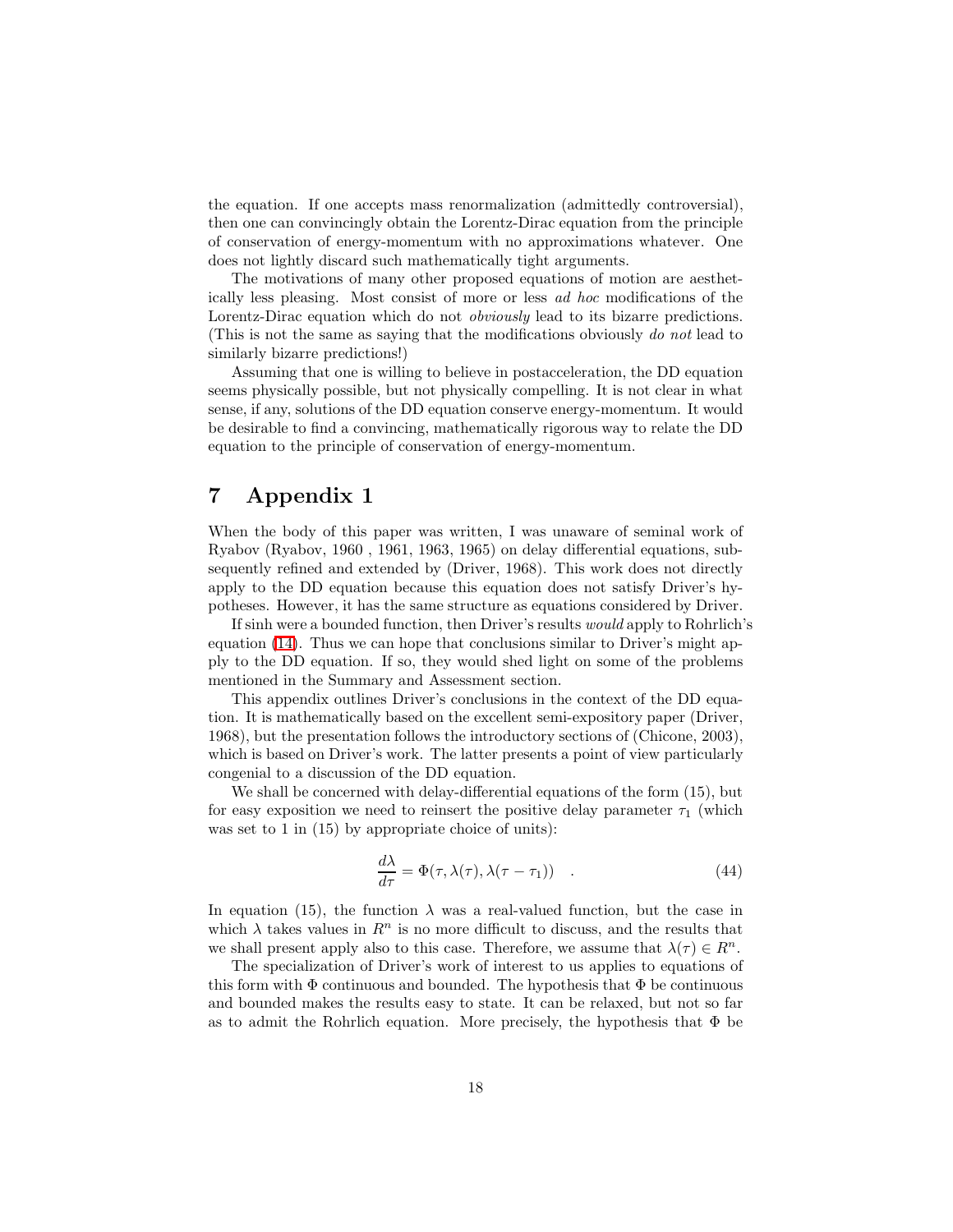bounded can be relaxed to an assumption that  $\Phi$  satisfy a certain Lipschitz condition.

A very important hypothesis for the results of Ryabov and Driver to be described is that  $\tau_1$  be sufficiently small. That is why we needed to reinsert the delay as an explicit parameter in [\(44\)](#page-17-0).

Previously we normalized  $\tau_1$  to 1 by appropriate choice of units, and the reader may be puzzled as to why we can't maintain the same normalization here. We could, but it's not convenient. The reason is that normalizing  $\tau_1$  to 1 correspondingly changes the Lipschitz constant, so that the restriction that  $\tau_1$  be sufficiently small is replaced in general by a restriction on the Lipshitz constant, or by a restriction on the bound of  $\Phi$  under our simpler hypothesis that  $\Phi$  be continuous and bounded. From a physical point of view, it is more natural to phrase the hypothesis for the Ryabov/Driver results in terms of a restriction on the time delay instead of a restriction on the Lipshitz condition or the bound of Φ.

A priori, a mathematically appropriate initial condition to specify a unique solution for [\(44\)](#page-17-0) is a specification of the function  $\lambda(\cdot)$  on an interval  $[0, \tau_1)$ subject to the consistency condition  $d\lambda/dt(\tau_1) = \Phi(0, \lambda(\tau_1), \lambda(0))$ . Thus the solution space of [\(44\)](#page-17-0) is infinite dimensional.

For the DD1 equation [\(14\)](#page-5-0) (corresponding to  $n = 1$  in [\(44\)](#page-17-0)), the physical expectation is that there should be precisely one physically relevant solution for each ordinary initial condition  $\lambda(0) = \lambda_0 \in R^1$ . Thus the space of mathematical solutions of [\(44\)](#page-17-0) is too large—one needs to find a condition which will reduce the infinite-dimensional solution space to a one-dimensional space. The Ryabov/Driver theory suggests such a condition, as we shall now discuss.

A solution  $\lambda$  of [\(44\)](#page-17-0) is called a *special solution* if

$$
\sup_{-\infty < \tau < \infty} e^{-|\tau|/\tau_1} \|\lambda(\tau)\| < \infty \quad . \tag{45}
$$

Thus a special solution is one which does not increase at too fast an exponential rate. In particular, all solutions which are not special are "runaway" (either in the past or the future), and therefore presumably unphysical for physically possible forces.

Driver's results imply that for every  $\lambda_0 \in R^n$ , there exists a unique special solution (to [\(44\)](#page-17-0) with  $\Phi$  continuous and bounded) satisfying  $\lambda(0) = \lambda_0$ . Thus the space of special solutions is a manifold of dimension  $n$ , coordinatized by the map  $\lambda \mapsto \lambda(0)$ .

In addition, Driver showed that this manifold is an attractor in the sense that every solution approaches (is "attracted" to) a special solution (exponentially fast) in the infinite future. Thus the manifold of special solutions models the long-term behavior of all solutions.

The DD equation [\(7\)](#page-28-0) in m-dimensional space  $((m + 1)$ -dimensional space-time), can be reformulated as an equivalent equation of form [\(44\)](#page-17-0) with  $n = m$ . Here we are primarily interested in the case  $m = 3$ , and secondarily in  $m = 1$ . The reason that [\(7\)](#page-28-0) with  $m = 3$  is not immediately of the form [\(44\)](#page-17-0) is that a four-velocity u must satisfy the auxiliary condition  $u^{\alpha}u_{\alpha} = 1$ . Taking this into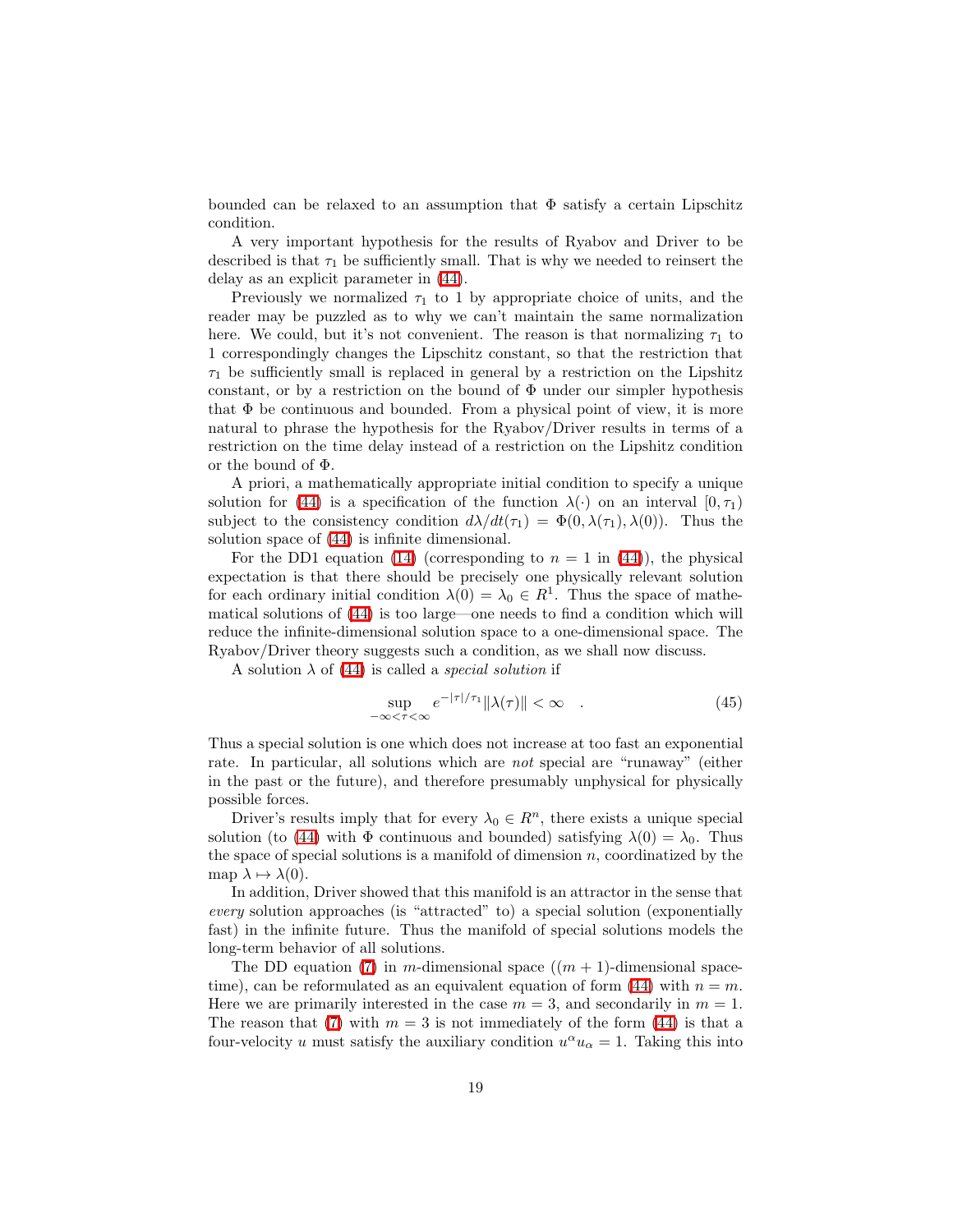account reduces it to an equivalent equation of form  $(44)$  with  $m = 3$ ; we omit the details. Although the corresponding  $\Phi$  on its right side is not bounded, we can hope that the conclusions of the Ryabov/Driver theory might still apply.

Suppose that the force in the DD equation [\(7\)](#page-28-0) is continuous and compactly supported (hence bounded), and consider the equivalent equation of form [\(44\)](#page-17-0) with  $m = 3$ . Then all physically relevant solutions should be bounded, hence special (because all non-special solutions are "runaway", as noted above). If the conclusions of the Ryabov-Driver theory extend to this more general situation, then the space of physically relevant solutions has dimension no greater than m.

In general, special solutions can increase exponentially fast, so we cannot immediately identify special solutions with "physical" solutions. However, it is unknown whether exponential growth of special solutions can occur for the DD equation in four-dimensional spacetime.

If there were exponentially increasing special solutions to the DD equation in four-dimensional spacetime with compactly supported force, this would seem to definitively rule it out as a physically realistic equation of motion. However, it is an attractive conjecture that in this situation, all special solutions must be bounded. If so, then the space of physically relevant solutions coincides with the space of special solutions, and it has the physically expected dimension 3. Similar remarks apply to the DD equation in spacetimes of other dimensions.

More generally, it is attractive to speculate that under reasonable hypotheses on a force not compactly supported (e.g., an exponentially decreasing force), all special solutions might be bounded. If this could be proved, it might be considered as a solution in principle to the problem posed in comment 3 of the Summary and Assessment section: Is there a generalized initial condition which will eliminate runaways in this situation? That is, we could identify "physical" (e.g., non-runaway) solutions with special solutions. However, since closed form special solutions are typically hard to come by, the practical problem of identifying the special solution in some constructive way would remain.

The only thing which prevents us from directly applying the insights of the Ryabov/Driver theory to the DD1 equation  $(14)$  is that the function sinh does not satisfy the required Lipschitz condition. But it seems possible that this may be merely a technical matter, and it seems reasonable to hope that the Ryabov/Driver theory might be extended to apply to this equation. If so, Theorem 5's conclusion that the rapidity  $\theta(\tau)$  converges to a constant as  $\tau \to \infty$ illustrates how the manifold of special solutions models the long-term behavior of the system. If every special solution converges to a constant in the future (as the theorem establishes for eventually vanishing force), then every solution must similarly converge to a constant (as the theorem also establishes).

However, even if the Ryabov/Driver theory could be extended to cover the DD equation [\(7\)](#page-28-0), there would be another difficulty which could be more fundamental. This difficulty is that even for delay equations [\(44\)](#page-17-0) to which the Ryabov/Driver theory does apply, it only applies for sufficiently small  $\tau_1$ <sup>4</sup>

<sup>&</sup>lt;sup>4</sup>See, e.g., (Chicone, 2003) for an explicit bound  $\tau_1 < \delta$  which guarantees applicability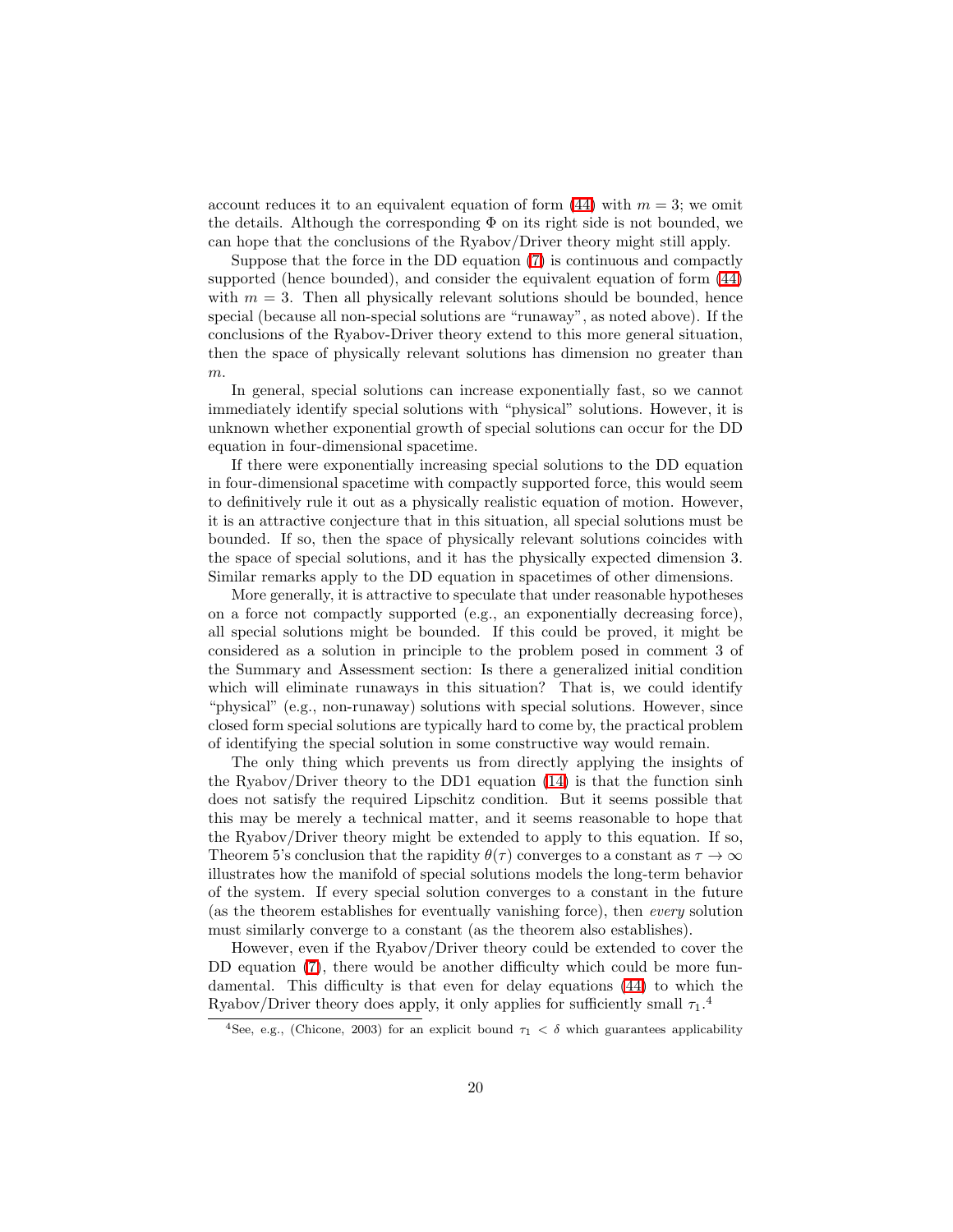Unfortunately, in our application, it is questionable to assume that  $\tau_1$  is arbitrarily small. Indeed, a critic of an earlier version of the present work raised the following interesting objection.

In Rohrlich's formulation, the classical charged particle is treated as a sphere of nonzero radius and the delay  $\tau_1$  is twice that radius (the time for light to traverse the sphere). If the radius is too small, then the classical electrostatic energy of such a sphere will exceed the typical energy required for the quantum effect of pair production, moving the problem out of the domain of classical electrodynamics and into the domain of quantum electrodynamics. But the DD equation is proposed solely as a classical equation of motion.

Put differently, the considerations leading to the DD equation are not claimed to apply to arbitrarily small delays. The critic mistakenly thought that the present work assumed Caldirola's value of  $\tau_1 = 4q^2/(3mc^3) \approx 1.2 \times 10^{-23}$  sec, which he believed would be far less than could be the radius of any classical charged particle.

Therefore, any proposed application of the Ryabov/Driver theory to the DD equation within the framework of motivation via a nonzero particle radius should address the question of whether the delay (equivalently, the particle's radius) is small enough for an extended Ryabov/Driver theory to apply.

### 8 Appendix 2

<span id="page-20-0"></span>This appendix gives the details of the equivalence of

$$
m_1 \frac{du^i}{d\tau} = f^i(\tau) + m_2[u^i(\tau - \tau_1) - u^\alpha(\tau - \tau_1)u_\alpha(\tau)u^i(\tau)] \quad , \tag{6}
$$

<span id="page-20-1"></span>and

$$
m\frac{d\bar{u}^i}{d\bar{\tau}} = \bar{f}^i + [\bar{u}^i(\bar{\tau} - 1) - \bar{u}^\alpha(\bar{\tau} - 1)\bar{u}_\alpha(\bar{\tau})\bar{u}^i(\bar{\tau})] \quad . \tag{10}
$$

<span id="page-20-2"></span>We'll show that these equations are equivalent if the barred quantities are defined by:

 $\bar{u}(s)$  :=  $\tau_1 u(\tau_1 s)$  for all real numbers s, (46)

$$
\bar{f}(s) := \tau_1 f(\tau_1 s) / m_2 \quad \text{for all real numbers } s, \text{ and} \tag{47}
$$

$$
m := m_1/(m_2 \tau_1) \tag{48}
$$

Call the time unit with respect to which [\(6\)](#page-20-0) is written the "old time unit". First we change to a new time unit which equals  $\tau_1$  old time units. If the old metric tensor is denoted  $\eta := diag(1, -1, -1, -1)$ , this can be accomplished by introducing a new metric  $\bar{\eta} := \tau_1^{-2} \eta$ . This changes the old proper time  $\tau$  to a new proper time

$$
\bar{\tau} = \tau_1^{-1} \tau \quad , \quad \tau = \tau_1 \bar{\tau} \quad .
$$

of the Ryabov/Driver results. Unfortunately for our application, the bound  $\delta$  is inversely proportional to the Lipschitz constant, which is formally infinite for sinh (so that  $\delta$  is formally zero).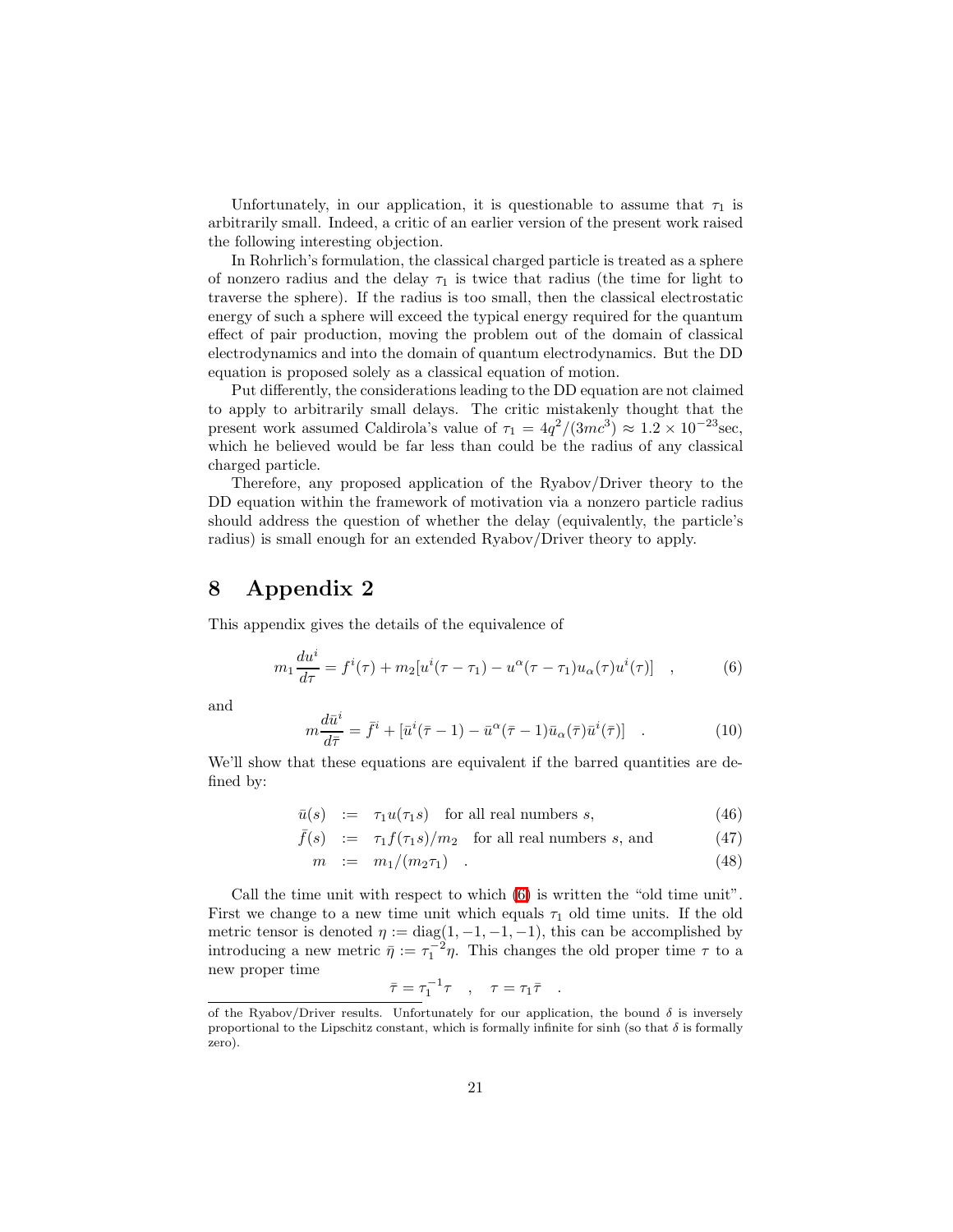A worldline  $\tau \mapsto z(\tau) \in R^4$  parametrized by old proper time  $\tau$  corresponds to a "new" worldline  $\bar{\tau} \mapsto \bar{z}(\bar{\tau})$  parametrized by new proper time  $\bar{\tau}$ , with  $\bar{z}(\bar{\tau}) =$  $z(\tau)$ , i.e., for any real number s,

$$
\bar{z}(s) = z(\tau_1 s) .
$$

The "new" worldline consists of the same set of points as the old worldline, but the parametrization is different.

The four-velocity  $\bar{u}(\bar{\tau})$  of the new worldline is related to the old four-velocity  $u(\tau)$  by:

$$
\bar{u}(\bar{\tau}) := \frac{d\bar{z}}{d\bar{\tau}} = \tau_1 u(\tau)
$$
, equivalently,  $u(\tau) = \tau_1^{-1} \bar{u}(\bar{\tau})$ 

<span id="page-21-0"></span>Thus  $\bar{u}$  and u are related by the simple transformations

$$
\bar{u}(s) = \tau_1 u(\tau_1 s)
$$
, and  $u(s) = \tau_1^{-1} \bar{u}(\tau_1^{-1} s)$ , for all real numbers s. (49)

<span id="page-21-1"></span>This gives a way to translate any statement about  $\bar{u}$  into a corresponding statement about  $u$ , and vice versa. Similarly,

$$
\frac{d\bar{u}}{d\bar{\tau}} = \tau_1^2 \frac{du}{d\tau}, \quad \text{equivalently,} \quad \frac{du}{d\tau} = \tau_1^{-2} \frac{d\bar{u}}{d\bar{\tau}}.
$$
 (50)

<span id="page-21-2"></span>Next, divide [\(6\)](#page-20-0) by  $m_2$ , and substitute the above relations [\(49\)](#page-21-0) and [\(50\)](#page-21-1), obtaining

$$
\frac{m_1}{m_2} \tau_1^{-2} \frac{d\bar{u}^i}{d\bar{\tau}} = \frac{f^i(\tau)}{m_2} + \tau_1^{-1} [\bar{u}^i(\bar{\tau} - 1) - \bar{u}^\alpha(\bar{\tau} - 1)\bar{u}_\alpha(\bar{\tau})\bar{u}^i(\bar{\tau})] \quad . \tag{51}
$$

Now inspection shows that after multiplication of [\(51\)](#page-21-2) by  $\tau_1$ , [\(10\)](#page-20-1) will result if we define  $\bar{u}$ ,  $\bar{f}$ , and  $m$  as in equations [\(46\)](#page-20-2), [\(47\)](#page-20-2), and [\(48\)](#page-20-2) above.

# 9 Appendix 3: Comment on the analysis of (Moniz and Sharp, 1977) of a non-relativistic version of the DD equation

(Rohrlich, 1997) states the following, concerning the DD equation and a nonrelativistic simplification of it which will be discussed below:

"Returning to the overview of classical charged particle dynamics, one can summarize the present situation as very satisfactory: for a charged sphere there now exist equations of motion both relativistically [this refers to the DD equation [\(6\)](#page-20-0)] and nonrelativistically that make sense and that are free of the problems that have plagued the theory for most of this century; these equations have no unphysical solution, no runaways, and no preaccelerations."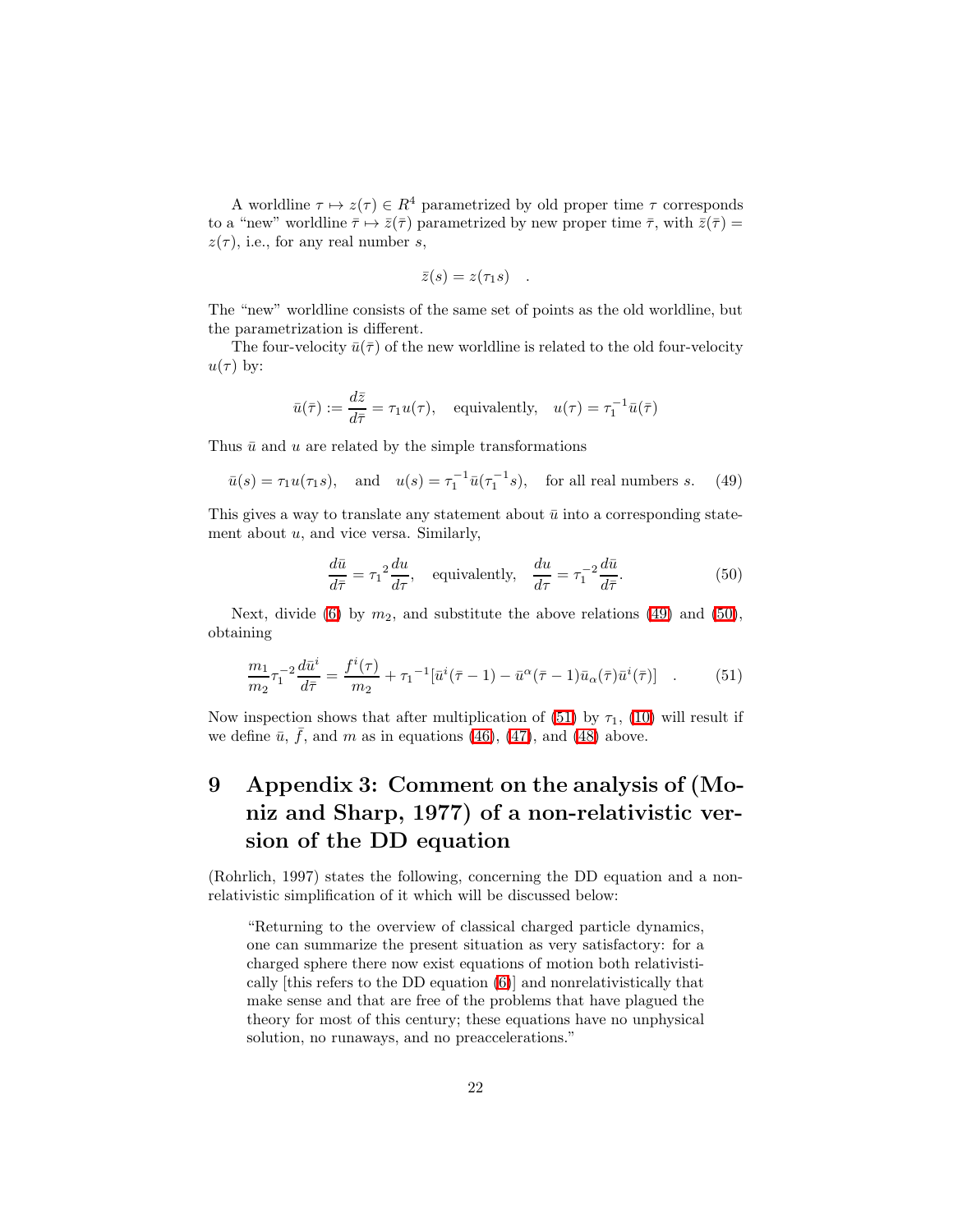This resolves into the following claims:

Claim 1: The DD equation has no preaccelerative solutions;

Claim 2: The DD equation has no solutions which are runaway (in the future);

Claim 3: The DD equation has no "unphysical solution".

The analysis of this paper shows that all of these claims are at best optimistic and at worst false.

We showed that Claim 1 is false as stated. However, we also noted that it can be reformulated (by adjoining appropriate generalized initial conditions) so as to become true for the special case of an field applied for a finite time. It is unknown whether the claim can be repaired for arbitrary fields, as discussed in Section 3.

We showed that Claim 2 is true for a particle moving in one space dimension under a force which eventually vanishes; it is unknown whether it is true for general three-dimensional motion, as discussed in Appendix 1. Since the proof we gave for one dimension was nonroutine and special to that dimension, we suspect that new ideas will be required for a three-dimensional proof.

The truth of Claim 3 depends on what one means by "unphysical" solutions, but if one considers both preacceleration and postacceleration "unphysical", then we showed that this claim cannot be repaired.

The only evidence for any of these claims offered by (Rohrlich, 1997) or (Rohrlich, 1999) is an analysis by (Moniz and Sharp, 1977) of a non-relativistic version of the DD equation. Since the non-relativistic version is an entirely different equation, even if the claims were true for the non-relativistic version, they would not imply corresponding claims for the DD equation. However, a careful reading of (Moniz and Sharp, 1977) reveals that their analysis does not even prove the claims for their nonrelativistic equation.

The following passage from (Moniz and Sharp, 1977) has sometimes been interpreted as making Claims 1 and 2 for their nonrelativistic version of the DD equation:

[From the last paragraph of Section II, p. 2856] "Summarizing, we have found that including the effects of radiation reaction on a charged spherical shell results neither in runaway behavior nor in preacceleration if the charge radius of the shell  $L > c\tau ...$ "

This quote is from the part of the paper which treats only classical charged particles (as opposed to the quantum-mechanical treatment of later sections).

It is not clear whether Moniz and Sharp intended to assert that no solution can be either runaway or preaccelerative (i.e., Claims 1 and 2), or that given ordinary initial conditions specifying the position and velocity at a given time, there exists a solution satisfying these conditions and which is neither runaway nor preaccelerative. The aim of the present appendix is to dispel the confusion over these various claims by analyzing precisely what (Moniz and Sharp, 1977)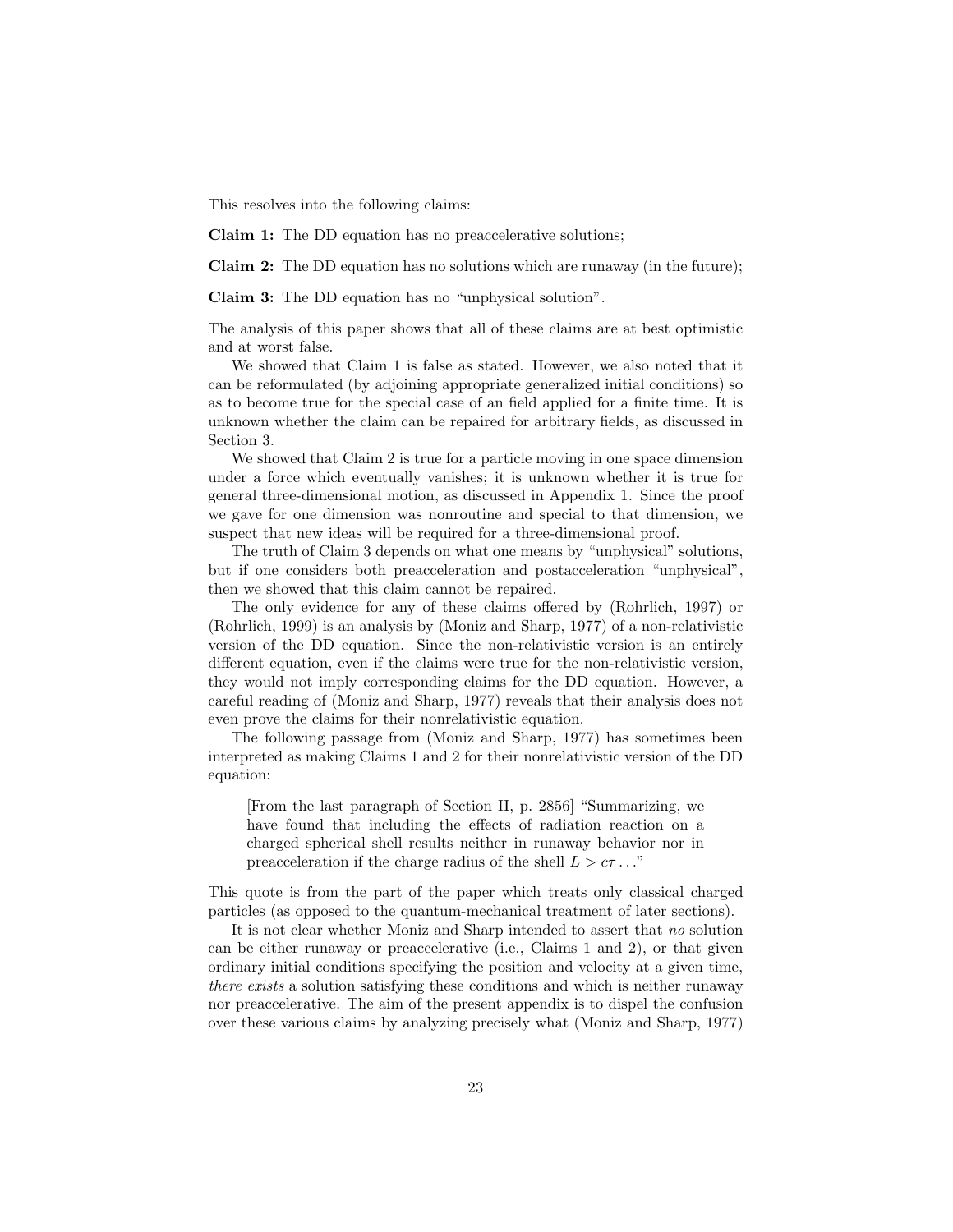does prove. We shall see that what they actually show is closer to the latter than the former.

The condition  $L > c\tau$  corresponds in our notation to the condition that our delay parameter  $\tau_1$  must not be too small. More specifically, the condition  $L > c\tau$  translates into a condition

<span id="page-23-1"></span>
$$
\tau_1 > \delta \quad , \tag{52}
$$

where  $\delta$  is a certain positive parameter whose exact value will not be important to us. Henceforth we assume this condition. (Incidentally, for other values of the parameter  $\tau_1$ , Moniz and Sharp do find unphysical solutions, either future runaway or oscillatory.)

<span id="page-23-0"></span>Their nonrelativistic version of the DD equation is:

$$
\frac{d\mathbf{u}}{dt} = \mathbf{h}(t) - b[\mathbf{u}(t - \tau_1) - \mathbf{u}(t)] \quad , \tag{53}
$$

where  $\mathbf{u}(t)$  represents the particle's three-dimensional velocity at time t, **h** is a force-like term (a three-dimensional force divided by certain constants), and b is a constant. This is their equation (2.10) on p. 2853 written in notation closer to ours. It can be obtained from the space part of the DD equation [\(6\)](#page-20-0) or [\(7\)](#page-28-0) by neglecting terms of quadratic or higher order in the velocity.

It is clearly much simpler than the DD equation. In particular, it is what one might call a "linear" delay-differential equation, and this is critical to their analysis via Fourier transforms.

<span id="page-23-3"></span>Moniz and Sharp's analysis of the possibility of solutions which are runaway in the future assumes that h eventually vanishes, so that for sufficiently large times, it may be dropped from the right side of [\(53\)](#page-23-0), obtaining

<span id="page-23-2"></span>
$$
\frac{d\mathbf{u}}{dt} = b[\mathbf{u}(t-\tau_1) - \mathbf{u}(t)] \quad . \tag{54}
$$

This equation admits exponential solutions

$$
\mathbf{u}(t) := \mathbf{u}_0 e^{\alpha t} \quad , \tag{55}
$$

with  $\mathbf{u}_0$  a constant vector and  $\alpha$  a complex constant satisfying  $\alpha = b[e^{-\alpha \tau_1} - 1]$ . Moniz and Sharp then show that for  $\tau_1$  satisfying [\(52\)](#page-23-1), the real part of  $\alpha$  is negative, so that these exponential solutions decay to  $0$  as  $t$  becomes large.

That is all they prove. But this only proves that no solutions of the simple exponential form  $(55)$  can be runaway in the future, which is not the same thing as proving that no solution can be runaway in the future. There are many solutions to [\(54\)](#page-23-3) which are not exponential—indeed, the space of all solutions is infinite dimensional (as noted in our Section 3 and Appendix 1), whereas the space of exponential solutions only has dimension 3. Thus Moniz and Sharp's analysis proves neither that no solution of their equation [\(53\)](#page-23-0) is runaway (Claim 2) nor that there exists a non-runaway solution satisfying an arbitrary initial condition  $\mathbf{u}(t_0) = \mathbf{u}_0$ .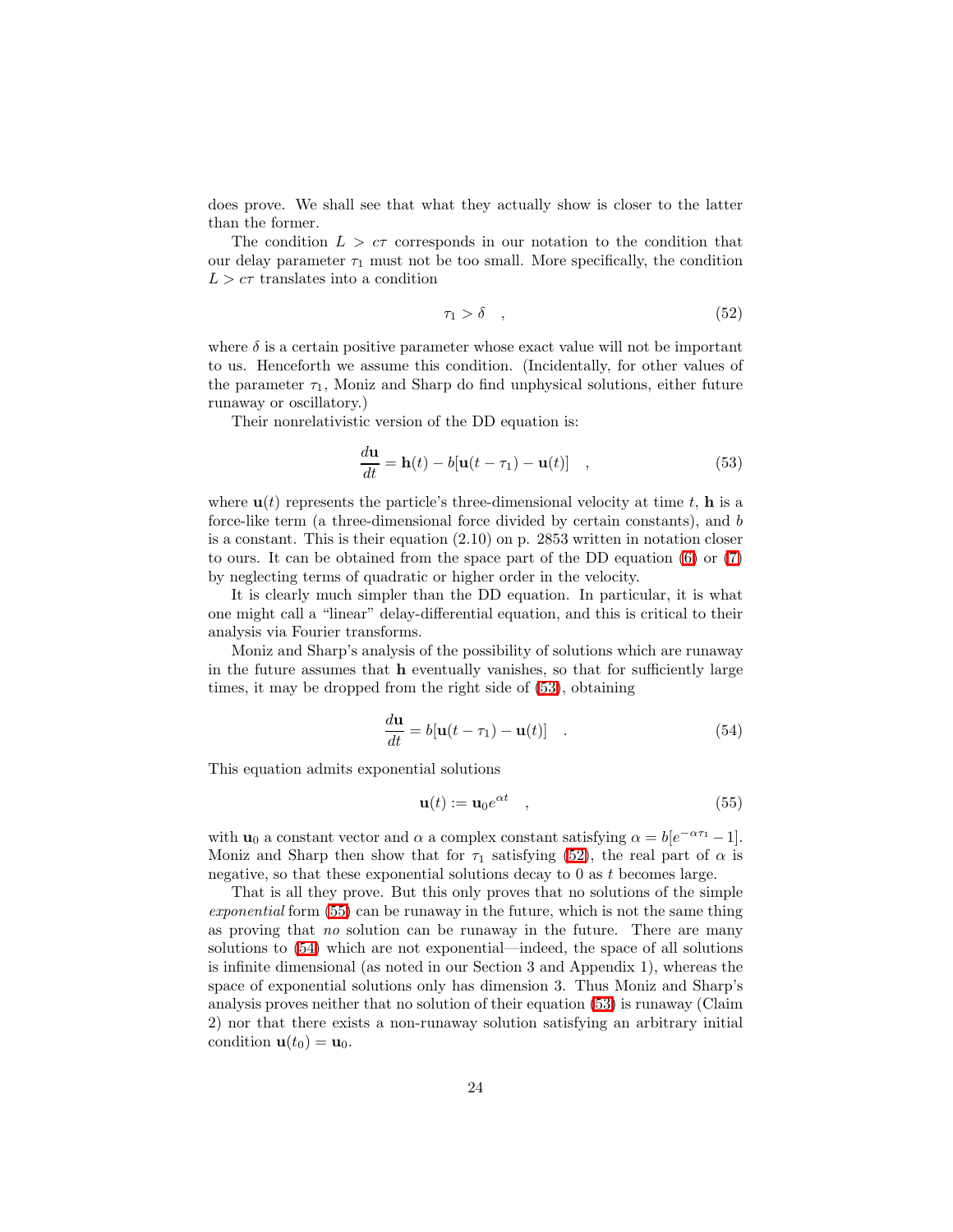(Moniz and Sharp, 1977) does give a prescription for writing down a formal Fourier transform of a solution of [\(53\)](#page-23-0) for each forcing function h. (They do not address the question of whether the formal expression produced, which contains singularities, actually is the distributional Fourier transform of a solution.) This prescription produces solutions which are not preaccelerative (in the precise sense defined in Section 3). Thus they show (to the standard of rigor common in physics journals like Physical Review, not to mathematical standards) that there exist non-preaccelerative solutions.

However, their proof is incomplete in one important respect—they do not show that there exists a nonpreaccelerative solution satisfying an arbitrary initial condition  $\mathbf{u}(t_0) = \mathbf{u}_0$ . The nonpreaccelerative solution **u** which they produce is unique, leaving no room to satisfy general (ordinary) initial conditions.

Nevertheless, it seems possible that this proof could be completed. Even if so, this would not prove Claim 1's assertion that no solutions are preaccelerative, but they may not have intended to assert Claim 1.

Indeed, there is an simple, explicit counterexample to Claim 1 for the nonrelativistic DD equation [\(53\)](#page-23-0). Consider the case in which the force vanishes identically, i.e.,  $h \equiv 0$  in [\(53\)](#page-23-0). For this case, any solution for which the acceleration  $d\mathbf{u}/dt$  does not vanish identically is preaccelerative—the particle accelerates before the force is applied (because the force is never applied). So, the exponential solutions  $u(t) = \mathbf{u}_0 e^{\alpha t}$  previously noted in [\(55\)](#page-23-2) are preaccelerative when  $u_0 \neq 0$ , in contradiction to Claim 1.

# 10 Appendix 4: Referees' reports; Part 1: History)

This paper was first submitted to the Journal of Mathematical Physics. The first referee's report was superficial and demonstrably incorrect in some important respects, so I requested a second referee. The second referee recommended rejection on the sole grounds that the problem which both (Rohrlich, 1999) and my paper addresses (the problem of finding a sensible equation of motion for a classical charged particle) is not "relevant for physics".

The first referee only objected to the methods of the paper, not to its relevance. The second referee, who was presumably furnished the first referee's objections to the paper's methods, did not question the paper's methods.

I don't agree with the second referee's value judgment, but I can understand and respect it. His report was thoughtfully written and showed understanding of the paper. It is the only report of six (see below) which I can respect.

I had submitted the paper to J. Math. Phys. because of its mathematical content, some of which is at a higher level than is typically published by journals like Physical Review. After the rejection by J. Math. Phys., I decided to submit it to Phys. Rev. D (PRD), which had published (Rohrlich, 1999). I thought (naively, it turned out), that having recently published Rohrlich's paper on the same topic, they would find it inconsistent to maintain that the problem which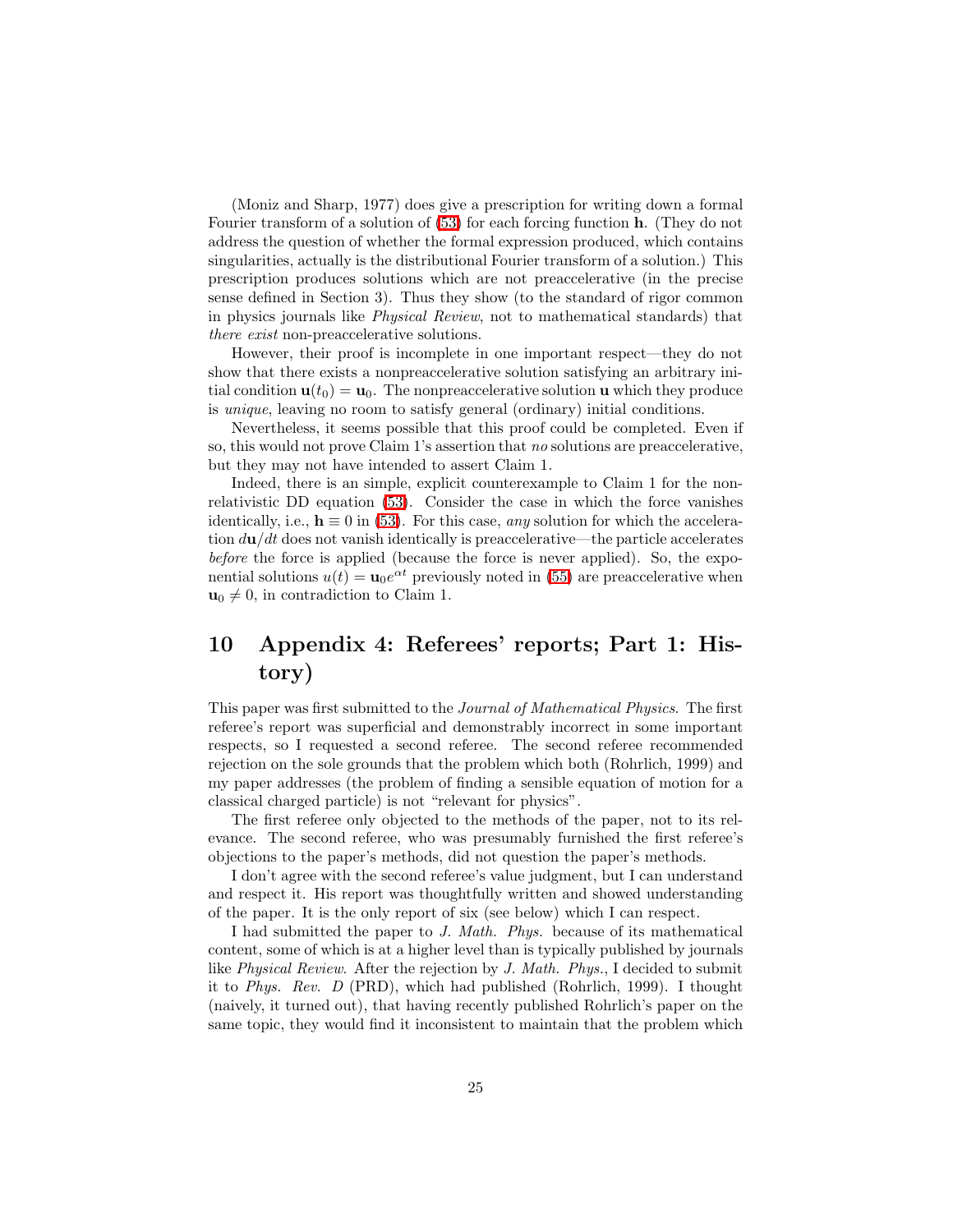both papers address was physically irrelevant.

The story to follow may not always reflect well on the standards of PRD, so before giving it, I'd like to express my appreciation for the efficiency of their online submission procedure. The mechanics of dealing with them is a pleasure, compared to most journals.

They are efficient and fast. Nobody likes a rejection, but an immediate rejection is infinitely more courteous than a rejection after several years of unanswered or inadequately answered correspondence. With other journals, the latter happens more often than it should. (I should also remark that J. Math. Phys. was also efficient.)

Initially, PRD sent the paper to an anonymous referee and to Professor Rohrlich as an identified referee, the latter because the paper commented on his. Professor Rohrlich thought that the paper's analysis was invalid because it replaces his original equation [\(6\)](#page-20-0) with the equivalent equation [\(7\)](#page-28-0). I wrote him privately spelling out the equivalence (essentially the same analysis as Appendix 2, which was added later), but he maintained his objection.

The anonymous referee submitted a short, superficial report giving the impression that the paper merely quoted "existing theorems", and objecting that its subject was "interesting for the foundations of physics but not for phenomenology". (I wonder what he'd say about string theory!)

I could understand this referee's value judgment if PRD were an experimental journal, but it seems inconsistent with its publication of Rohrlich's paper in 1999 and the continued publication of papers on the same topic since that time. I wondered if this referee had actually read the paper (there was no internal evidence of that in the review), and I wondered if he might be looking for excuses to avoid dealing with its mathematics.

Professor Rohrlich's objection to replacement of the equation [\(6\)](#page-20-0) as he originally wrote it with the equivalent version [\(7\)](#page-28-0) seemed so far out in left field that I felt I couldn't let it pass. So, I wrote the Editor explaining why I thought that Rohrlich had made a serious mistake, and was continuing to make it.

He sent the paper, including Appendix 2 spelling out the equivalence of [\(6\)](#page-20-0) and [\(7\)](#page-28-0), to a second anonymous referee (the "Third Referee", including Rohrlich). Third Referee reported that he "completely agree<sup>[s]</sup> with Professor Rohrlich's critique that 'results based on equation [\(7\)](#page-28-0) are physically meaningless . . .' ".

I was flabbergasted, given that the issue in dispute is so elementary, and had been explained so carefully in Appendix 2. The report of Third Referee gave no indication that he had even read Appendix 2. Surely, if there were some error in the short Appendix 2, a conscientious referee should have pointed it out.

By this time, I was so disgusted that it was hard not to simply walk away from the matter, but I eventually decided that for completeness and closure, I should protest this latest incompetence. So, I wrote the Editor, D. Nordstrom, explaining that I believed that, however unlikely it might seem, Third Referee's report was also seriously in error.

I suggested the following way of resolving the matter to the satisfaction of all: submit the narrow issue of the equivalence of [\(6\)](#page-20-0) and [\(7\)](#page-28-0) to an identified referee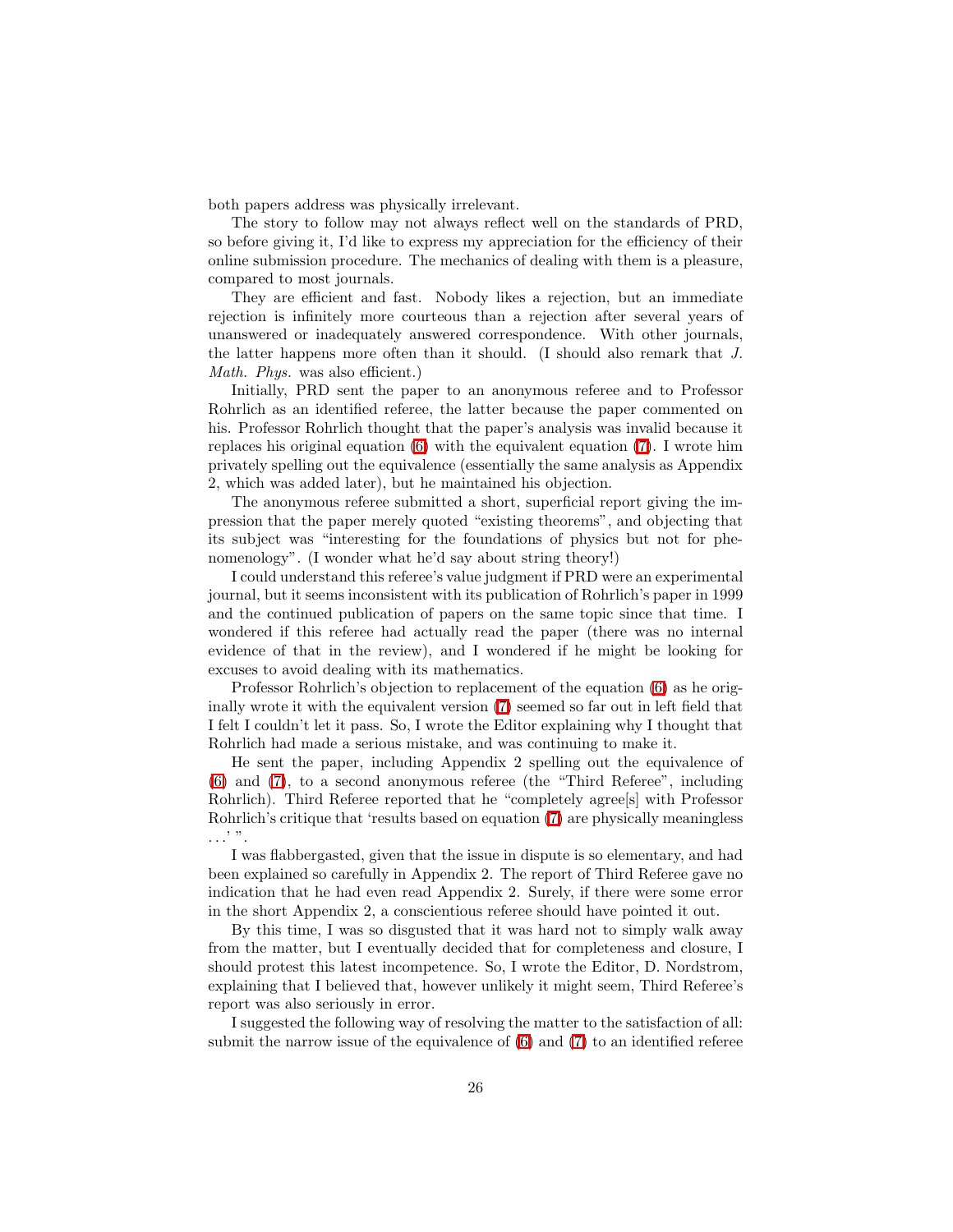acceptable both to PRD and me. (I suggested Barry Simon, whom I have never met, but whose competence I respect, based on his published work.) I promised that if such a referee ruled that these two equations were not equivalent, I would immediately withdraw the paper and never submit another to PRD.

He didn't reply to that, but he did send the paper back to Third Referee, who reversed himself, writing:

"I have no doubt about the mathematical equivalence of equs. (6) and (7). (And I have read and confirmed the calculations in Appendix 2!)"

But this referee maintained his recommendation of rejection on the basis that (a) "the topic of a classical equation of motion does not belong to the most urgent questions in theoretical physics  $\dots$ ", and (b) the paper does not address the issue of the size of the postacceleration predicted by the DD equation.

## 11 Appendix 4, Part 2: All of the referees' reports, in full

This section of the previous version, titled as above, contained all of the referees' reports, along with discussions of them. The verbatim reports have been deleted from this version at the request of the arXiv.

I am not convinced that it was legally necessary to remove the referees' reports. The legal issues involved seem to me obscure and unsettled. I shall not attempt to summarize them here.

From a commonsense standpoint, it's hard to imagine why inclusion of the verbatim reports should be less acceptable than paraphrasing them (which is undisputedly allowed). If it should turn out that this is indeed what the law requires, then the law should be changed. The only reason for including the reports verbatim was to avoid any possible distortion of the referees' meanings.

Some of the six reports were already paraphrased in the preceding section. To paraphrase them all and rewrite the discussions accordingly would require more work than I am willing to do.

I will furnish the previous version, including the verbatim reports, to anyone interested, by email or other means. For further information, visit www.math.umb.edu/∼sp.

## 12 Appendix 5: Solving the DD equation backwards in time

The referees for Physical Review D (PRD) raised the following objections (and only these) to the present paper.

1. The version of the DD equation analyzed by the paper, [\(7\)](#page-28-0), is not physically equivalent to the one proposed by Rohrlich, [\(6\)](#page-20-0).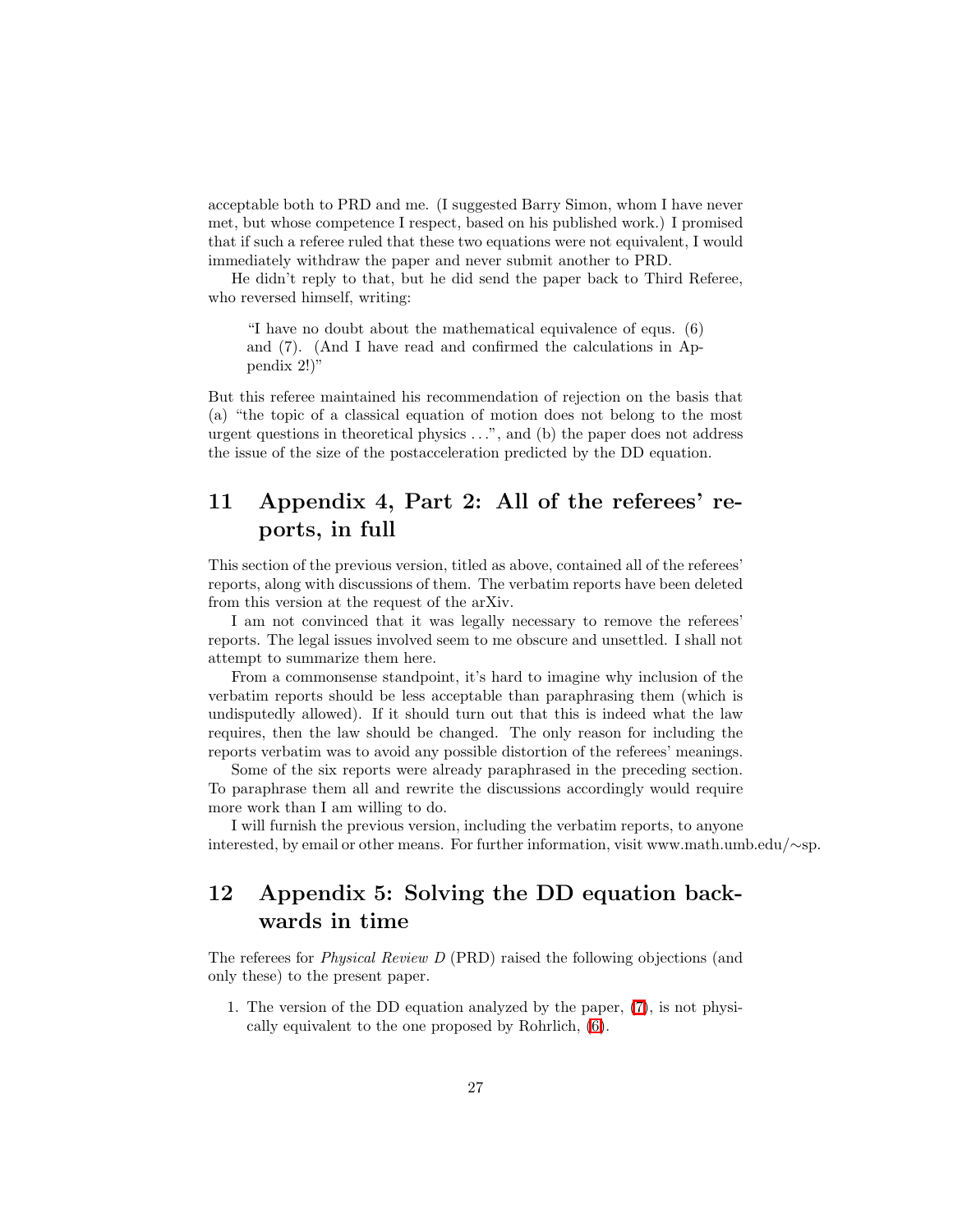After many months and many pages of careful explanation, the only independent referee to affirm this objection finally withdrew it. So, one hopes that this issue may be regarded as settled.

- 2. The subject of the correct equation of motion for classical charged particles is of insufficient physical interest.
- 3. The paper is too mathematical.
- 4. The paper does not estimate the size of the postaccelerations predicted by the DD equation.

Objection 2 seems odd, given that PRD recently published Rohrlich's paper [\[13\]](#page-29-0) on precisely this topic (equations of motion for classical charged particles), along with papers on the same topic by other authors. However, taking it at face value, it occurred to me that it certainly shouldn't apply to a "Comment" paper, e.g., "Comment on Classical self-force by F. Rohrlich". (If it did apply, that would amount to an editorial declaration that the subject of *Classical self-force* was of insufficient physical interest to merit publication, not long after PRD had published it!) Also, such a paper, (which is required to be short and therefore could not contain a full mathematical analysis) would obviate Objection 3.

I wrote to Editor D. Nordstrom asking if PRD would consider such a "Comment" paper, or if perhaps the editors had decided not to publish any form of the present work. After he didn't reply, I rewrote the paper as a Comment paper and submitted it on July 28, 2004. Its submission was acknowledged immediately, but by the end of December, I had heard nothing more. I wrote on December 28 enquiring about the status of the paper, and in particular if it had been sent to any referee. On January 28, 2005, I received a cryptic reply apologizing that the paper had been "misfiled". and stating that it had been "sent out for review". (This is being written on January 31.)

The presentation of the Comment paper is based on the fact that the solution manifold for the DD equation is *infinite-dimensional*, rather than of finite dimension as expected (cf. Appendix 1). Thus to base a physically reasonable theory on this equation, one needs some auxiliary condition to reduce the solution manifold to finite dimension.

That the DD equation's solution manifold is of infinite dimension is implicit in the present work and strongly suggested by the fact that the space of generalized initial conditions is obviously infinite-dimensional. However, no careful proof that the solution manifold is infinite-dimensional was included above because it was only used for motivation in peripheral discussions.

The "Comment" paper contains a broad mathematical outline, but no substantial proofs, for which the reader is referred to the present work. After submitting it, I realized that the present work didn't give a real proof that the solution manifold of the DD equation is infinite-dimensional. This appendix remedies this by furnishing a proof.

Although the Comment paper uses Rohrlich's original form [\(6\)](#page-20-0) of the DD equation, for notational simplicity, we use here the normalized DD equation [\(7\)](#page-28-0),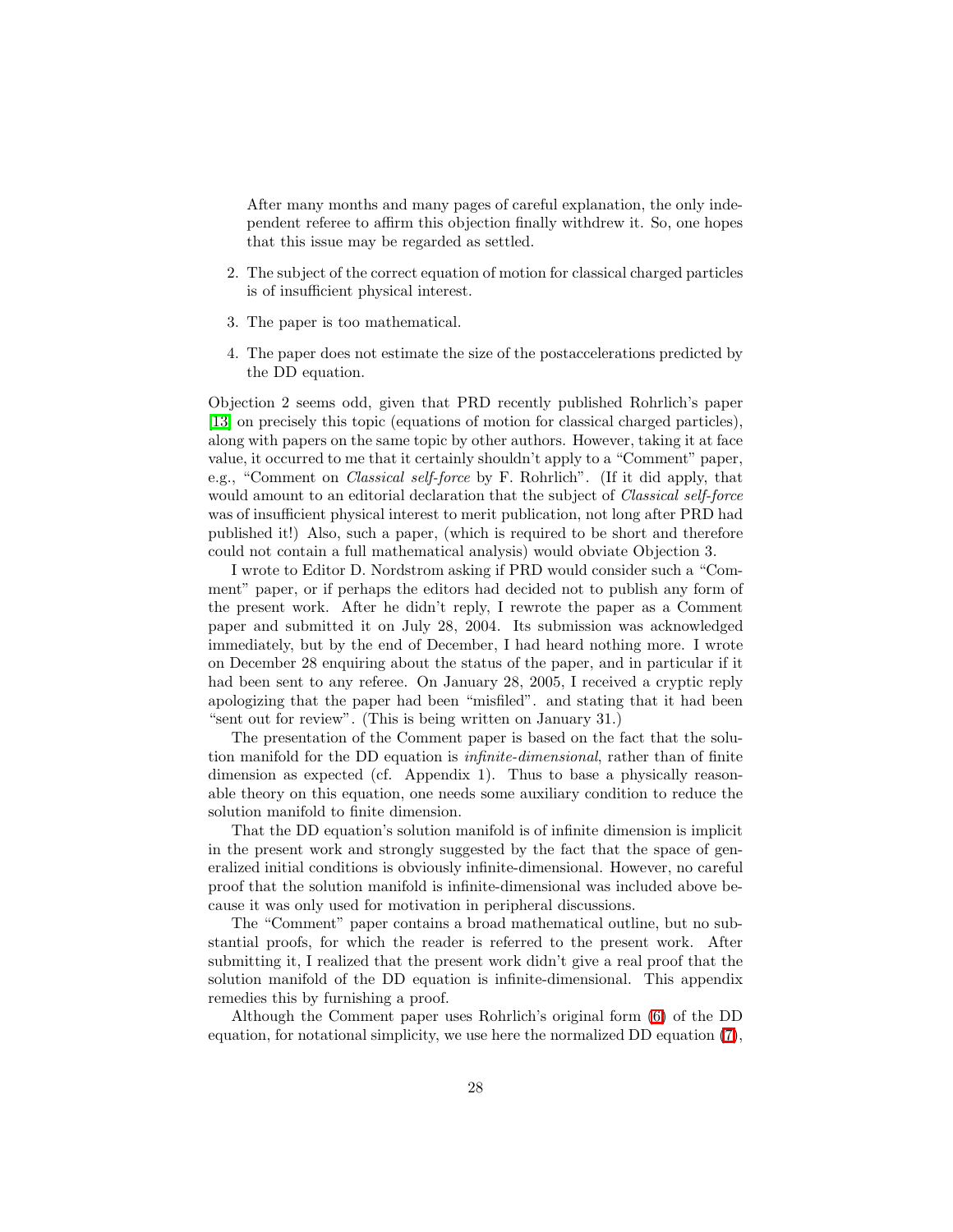<span id="page-28-0"></span>so that the time units are normalized to make the delay  $\tau_1$  equal to 1:

$$
m\frac{du^{i}}{d\tau} = f^{i}(\tau) + [u^{i}(\tau - 1) - u^{\alpha}(\tau - 1)u_{\alpha}(\tau)u^{i}(\tau)], \qquad (7)
$$

Recall that a generalized initial condition is a specification of u on some interval  $\tau_0 - 1 \leq \tau \leq \tau_0$  of length 1. (For a general delay  $\tau_1$ , the interval of specification would be an interval of length  $\tau_1$ .) Section 3 noted that to every such generalized initial condition corresponds a unique solution defined on  $[\tau_0, \infty)$ . In other words, the DD equation can be solved forward in time starting with any generalized initial condition.

We are now going to show how to solve the DD equation *backward* in time to obtain a unique solution on  $(-\infty, \tau_0)$  for each generalized initial condition. In Section 3, this was done in a simple, *ad hoc* way for the DD1 equation, which was all that was needed for the treatment given. But the Comment paper doesn't mention the DD1 equation, so now we need to do it for the full DD equation [\(7\)](#page-28-0).

Combining the forward solution with the backward solution gives a unique solution on  $(-\infty, \infty)$  corresponding to each generalized initial condition on  $(\tau_0$  $1, \tau_0$ ). We define the solution manifold to be the set of all solutions defined on  $(-\infty, \infty).$ 

Then it becomes obvious that the solution manifold is parametrized by the set of all generalized initial conditions on any given interval  $(\tau_0 - 1, \tau_0)$  of length 1. The technical issue is whether the assignment of a solution to each generalized initial condition is one-to-one (hence bijective). This is obvious if "solutions" are required to be defined on  $(-\infty, \infty)$  because then each generalized initial condition is the restriction of a solution. (It's not obvious if "solutions" are only required to be defined on  $(\tau_0, \infty)$ , though it can be proved.)

To see how to solve the DD equation backward in time starting from a generalized initial condition, attempt to solve in [\(7\)](#page-28-0) for  $u(\tau - 1)$  in terms of  $u(\tau)$ ,  $du/d\tau$ , and  $f(\tau)$ . This is impossible because the bracketed quantity is only the projection of  $u(\tau - 1)$  on  $u(\tau)$ , but the equation does uniquely determine this projection. Hence it uniquely determines  $u(\tau - 1)$  up to an additive term  $\beta u(\tau)$ ,  $\beta$  a scalar:

$$
u(\tau - 1) = \beta u(\tau) + [m \frac{du^{i}}{d\tau} - f^{i}(\tau)] = \beta u(\tau) + q(\tau) ,
$$

where for brevity we introduce the name

$$
q(\tau):=[m\frac{du^i}{d\tau}-f^i(\tau)]
$$

for the bracketed quantity.

Routine calculation reveals that the scalar  $\beta$  is uniquely determined by the necessary condition that the four-velocity  $u(\tau - 1)$  must be a future-pointing unit vector. The condition that  $u(\tau - 1)$  have unit norm gives a quadratic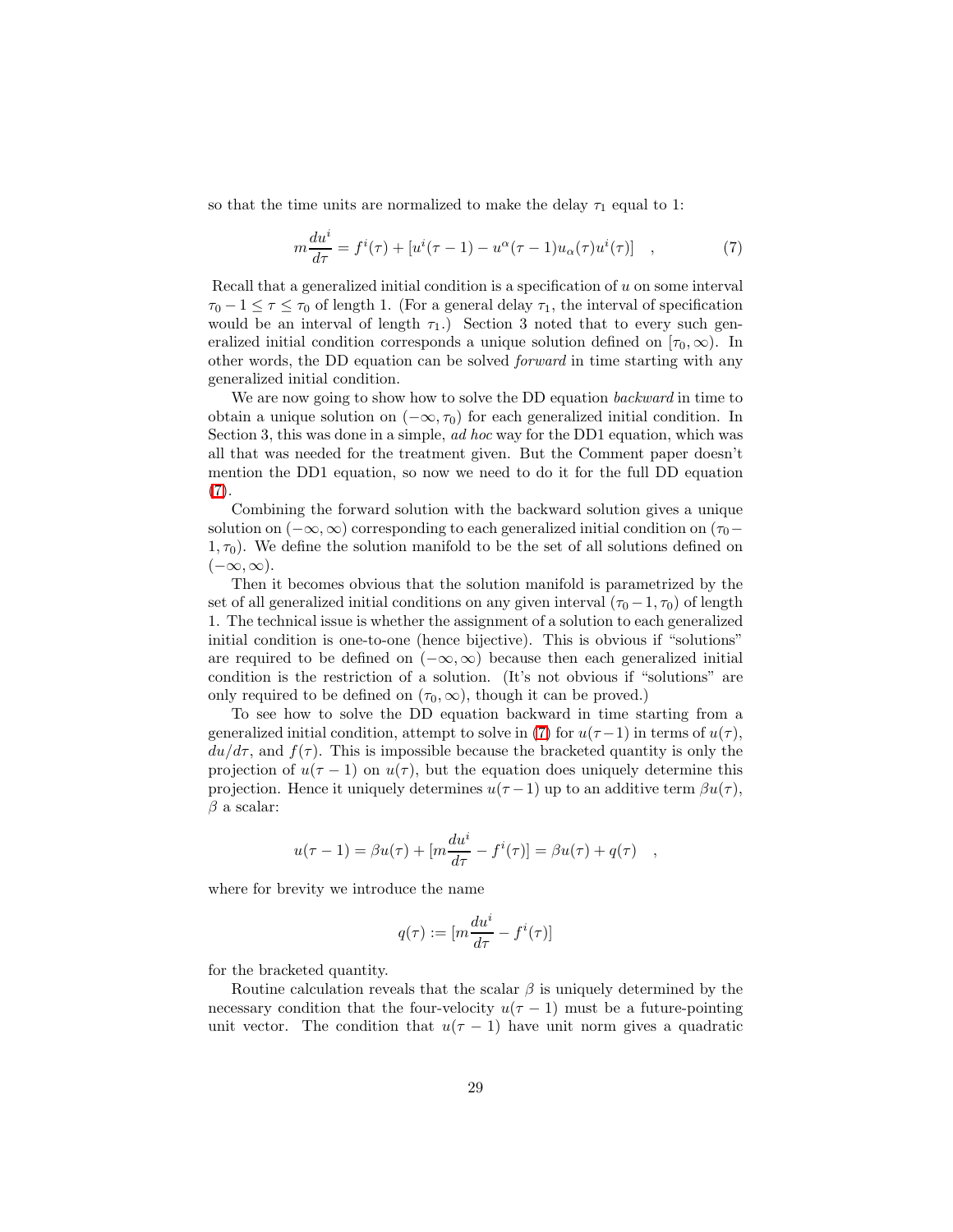equation for  $\beta$ , and the condition that  $u(\tau - 1)$  be future-pointing singles out a unique solution to this quadratic equation. The result of this calculation is:

$$
u(\tau - 1) = [-u^{\alpha}(\tau)q_{\alpha}(\tau) + \sqrt{1 + (u^{\alpha}(\tau)q_{\alpha}(\tau))^{2} - (q^{\alpha}(\tau)q_{\alpha}(\tau))^{2}}]u(\tau) + q(\tau).
$$

Thus given the four-force f, the values of  $u(\tau)$  on an interval  $[\tau_0, \tau_0 + 1]$ , uniquely determine the values of  $u(\tau - 1)$  on this interval, Equivalently stated, the values of  $u(\tau)$  on  $[\tau_0, \tau_0 + 1]$  uniquely determine the values of  $u(\tau)$  on  $[\tau_0 -$ 1,  $\tau_0$ , and, by iteration, the values of  $u(\tau)$  on  $(\infty, \tau_0]$ 

### References

- [1] Caldirola, P., "A new model of classical electron", Nuovo Cimento 3, Suppl. 2, 297-343 (1956)
- [2] C. Chicone, Inertial and slow manifolds for delay equations with small delays, *J. Diff. Eqs.*, **190** (2003), 364-406.
- [3] Driver, R.D., On Ryabov's asymptotic characterization of the solutions of quasi-linear differential equations with small delays,  $SIAM$  Review  $10(3)$ (1968), 329–341.
- [4] Eliezer, C.J., "The hydrogen atom and the classical theory of radiation", Proc. Camb. Phil. Soc. 39, 173ff (1943)
- [5] Eliezer, C.J., "On the classical theory of particles", Proc. Royal Soc. London A194, 543-555 (1948)
- [6] Moniz, E. J., and Sharp, D. H., "Radiation reaction in nonrelativistic quantum electrodynamics", Phys. Rev. 15, 2850-2865 (1977)
- [7] Parrott, S., Relativistic Electrodynamics and Differential Geometry, Springer, New York, 1987
- [8] Parrott, S., Radiation from a uniformly accelerated charge and the equivalence principle, Found.Phys. 32 (3), 407-440 (2002)
- [9] Page, L., "Is a moving mass retarded by the reaction of its own radiation?", Phys. Rev. 11, 377-400, 1918
- [10] Perko, L., Differential Equations and Dynamical Systems, Second Edition, (Springer, N.Y., 1996)
- [11] Rohrlich, F., Classical Charged Particles, Addison-Wesley, Reading, MA, 1965
- [12] Rohrlich, F., "The dynamics of a charged sphere and the electron", Am. J. Phys. 65 (11), 1051-1056 (1997)
- <span id="page-29-0"></span>[13] Rohrlich, F., "Classical self-force", Phys. Rev. D 60, 084017 (1999)